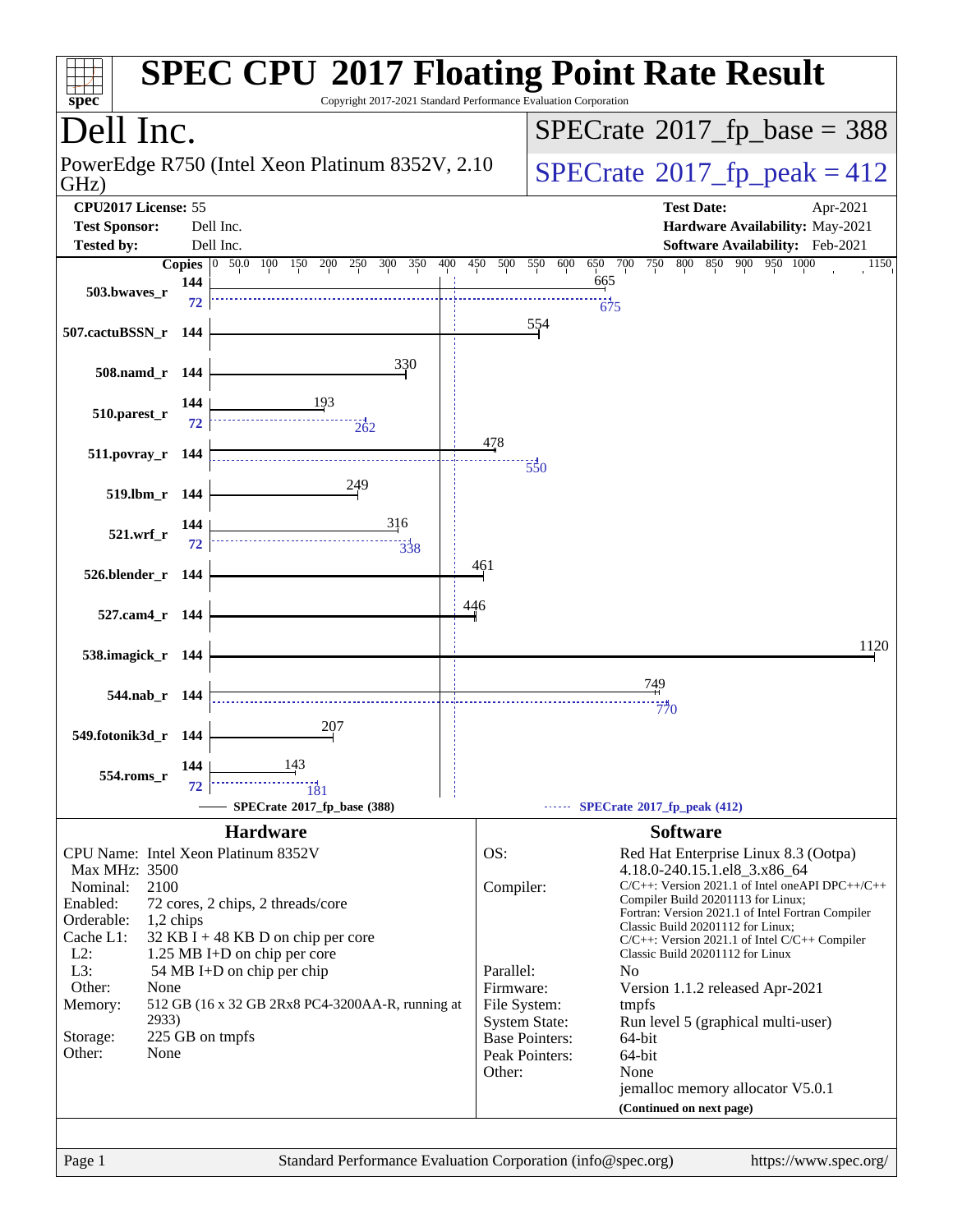| spec®<br>Dell Inc.<br>$SPECrate^{\circ}2017$ _fp_base = 388                                                                      |                                                                                 |                |            |                                                                                                          |            |                |                      |               |                |              |                                 |                   |                |              |
|----------------------------------------------------------------------------------------------------------------------------------|---------------------------------------------------------------------------------|----------------|------------|----------------------------------------------------------------------------------------------------------|------------|----------------|----------------------|---------------|----------------|--------------|---------------------------------|-------------------|----------------|--------------|
| PowerEdge R750 (Intel Xeon Platinum 8352V, 2.10)<br>$SPECTate@2017_fp\_peak = 412$                                               |                                                                                 |                |            |                                                                                                          |            |                |                      |               |                |              |                                 |                   |                |              |
| GHz)                                                                                                                             |                                                                                 |                |            |                                                                                                          |            |                |                      |               |                |              |                                 |                   |                |              |
| CPU2017 License: 55<br><b>Test Date:</b><br>Apr-2021                                                                             |                                                                                 |                |            |                                                                                                          |            |                |                      |               |                |              |                                 |                   |                |              |
| <b>Test Sponsor:</b>                                                                                                             | Dell Inc.                                                                       |                |            |                                                                                                          |            |                |                      |               |                |              | Hardware Availability: May-2021 |                   |                |              |
| <b>Tested by:</b><br>Dell Inc.<br>Software Availability: Feb-2021                                                                |                                                                                 |                |            |                                                                                                          |            |                |                      |               |                |              |                                 |                   |                |              |
| <b>Software (Continued)</b><br>Power Management: BIOS and OS set to prefer performance<br>at the cost of additional power usage. |                                                                                 |                |            |                                                                                                          |            |                |                      |               |                |              |                                 |                   |                |              |
|                                                                                                                                  |                                                                                 |                |            |                                                                                                          |            |                | <b>Results Table</b> |               |                |              |                                 |                   |                |              |
|                                                                                                                                  |                                                                                 |                |            | <b>Base</b>                                                                                              |            |                |                      |               |                |              | Peak                            |                   |                |              |
| <b>Benchmark</b>                                                                                                                 | <b>Copies</b>                                                                   | <b>Seconds</b> | Ratio      | <b>Seconds</b>                                                                                           | Ratio      | <b>Seconds</b> | <b>Ratio</b>         | <b>Copies</b> | <b>Seconds</b> | <b>Ratio</b> | <b>Seconds</b>                  | <b>Ratio</b>      | <b>Seconds</b> | <b>Ratio</b> |
| 503.bwaves_r                                                                                                                     | 144                                                                             | 2170           | 665        | 2170                                                                                                     | 666        |                |                      | 72            | 1070           | 675          | 1069                            | 675               |                |              |
| 507.cactuBSSN r                                                                                                                  | 144                                                                             | 329            | 554        | 329                                                                                                      | 555        |                |                      | 144           | 329            | 554          | 329                             | 555               |                |              |
| 508.namd_r                                                                                                                       | 144                                                                             | 415            | 330        | 414                                                                                                      | 330        |                |                      | 144           | 415            | <b>330</b>   | 414                             | 330               |                |              |
| 510.parest_r                                                                                                                     | 144                                                                             | 1954           | 193        | 1956                                                                                                     | 193        |                |                      | 72            | 719            | 262          | 716                             | 263               |                |              |
| 511.povray_r                                                                                                                     | 144                                                                             | 703            | 478        | 699                                                                                                      | 481        |                |                      | 144           | 609            | 552          | 611                             | 550               |                |              |
| 519.lbm r                                                                                                                        | 144                                                                             | 609            | 249        | 610                                                                                                      | 249        |                |                      | 144           | 609            | 249          | 610                             | 249               |                |              |
| $521.wrf_r$                                                                                                                      | 144                                                                             | 1020           | 316        | 1017                                                                                                     | 317        |                |                      | 72            | 477            | 338          | 477                             | 338               |                |              |
| 526.blender_r                                                                                                                    | 144                                                                             | 476            | 461        | 475                                                                                                      | 461        |                |                      | 144           | 476            | 461          | 475                             | 461               |                |              |
| 527.cam4_r                                                                                                                       | 144                                                                             | 562            | 448        | 565                                                                                                      | 446        |                |                      | 144           | 562            | 448          | 565                             | 446               |                |              |
| 538.imagick_r<br>320<br>1120<br>320<br>1120<br>144<br>1120<br>320<br>1120<br>144<br><b>320</b>                                   |                                                                                 |                |            |                                                                                                          |            |                |                      |               |                |              |                                 |                   |                |              |
| 549.fotonik3d_r                                                                                                                  | 323<br>749<br>756<br>772<br>544.nab r<br>144<br>320<br>144<br>315<br>770<br>314 |                |            |                                                                                                          |            |                |                      |               |                |              |                                 |                   |                |              |
| 554.roms_r                                                                                                                       | 144<br>144                                                                      | 2708<br>1595   | 207<br>143 | 2708<br>1594                                                                                             | 207<br>144 |                |                      | 144<br>72     | 2708<br>631    | 207<br>181   | 2708<br>632                     | 207<br><b>181</b> |                |              |
| $SPECrate$ <sup>®</sup> 2017_fp_base =                                                                                           |                                                                                 |                | 388        |                                                                                                          |            |                |                      |               |                |              |                                 |                   |                |              |
| $SPECTate^{\circ}2017$ _fp_peak =                                                                                                |                                                                                 |                | 412        |                                                                                                          |            |                |                      |               |                |              |                                 |                   |                |              |
|                                                                                                                                  |                                                                                 |                |            | Results appear in the order in which they were run. Bold underlined text indicates a median measurement. |            |                |                      |               |                |              |                                 |                   |                |              |
|                                                                                                                                  |                                                                                 |                |            |                                                                                                          |            |                |                      |               |                |              |                                 |                   |                |              |
|                                                                                                                                  |                                                                                 |                |            |                                                                                                          |            |                | <b>Submit Notes</b>  |               |                |              |                                 |                   |                |              |
| The numactl mechanism was used to bind copies to processors. The config file option 'submit'                                     |                                                                                 |                |            |                                                                                                          |            |                |                      |               |                |              |                                 |                   |                |              |
| was used to generate numactl commands to bind each copy to a specific processor.<br>For details, please see the config file.     |                                                                                 |                |            |                                                                                                          |            |                |                      |               |                |              |                                 |                   |                |              |
|                                                                                                                                  |                                                                                 |                |            |                                                                                                          |            |                |                      |               |                |              |                                 |                   |                |              |
| <b>Operating System Notes</b>                                                                                                    |                                                                                 |                |            |                                                                                                          |            |                |                      |               |                |              |                                 |                   |                |              |
| Stack size set to unlimited using "ulimit -s unlimited"                                                                          |                                                                                 |                |            |                                                                                                          |            |                |                      |               |                |              |                                 |                   |                |              |
| <b>Environment Variables Notes</b>                                                                                               |                                                                                 |                |            |                                                                                                          |            |                |                      |               |                |              |                                 |                   |                |              |
|                                                                                                                                  |                                                                                 |                |            |                                                                                                          |            |                |                      |               |                |              |                                 |                   |                |              |
| Environment variables set by runcpu before the start of the run:<br>LD_LIBRARY_PATH =                                            |                                                                                 |                |            |                                                                                                          |            |                |                      |               |                |              |                                 |                   |                |              |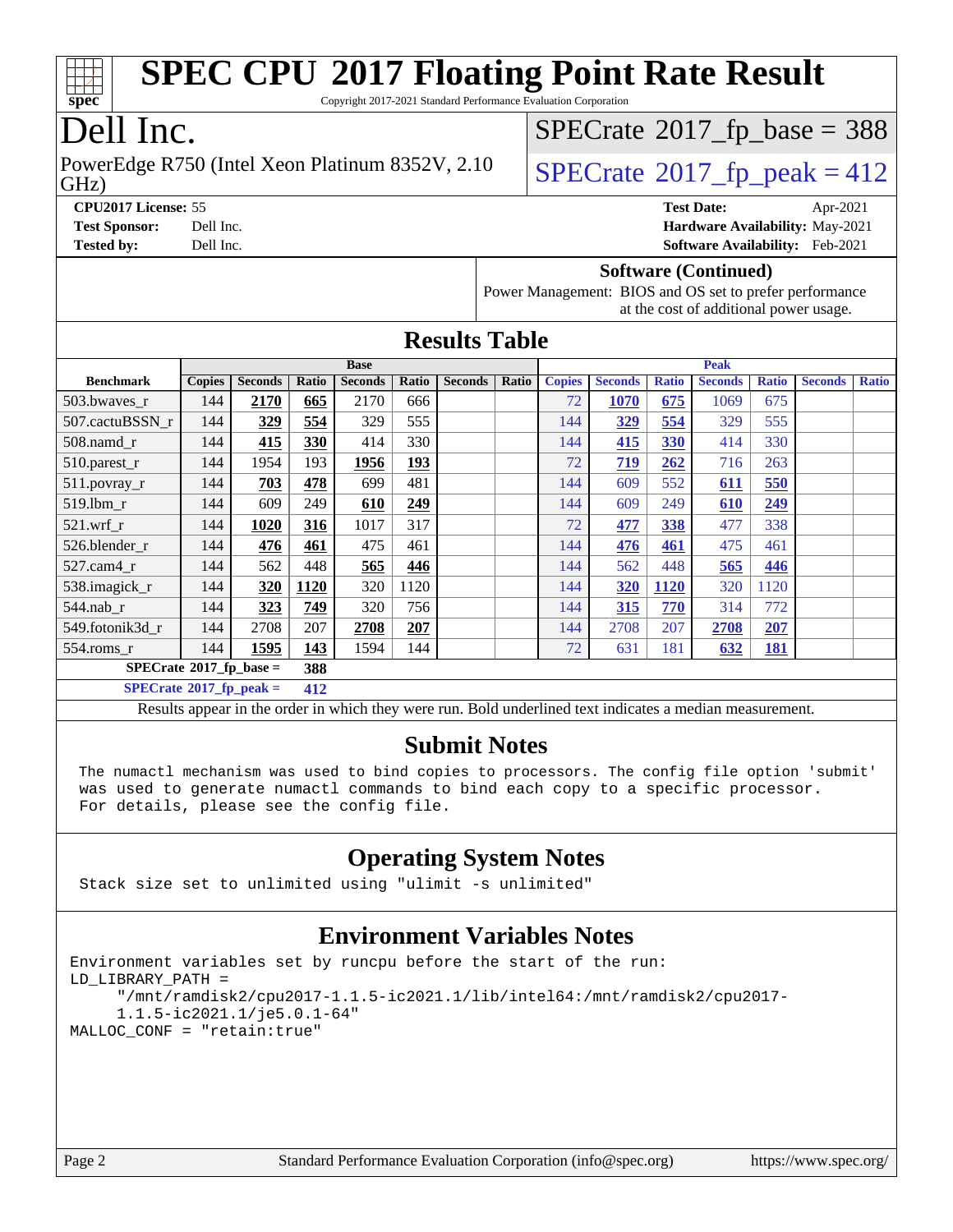

Copyright 2017-2021 Standard Performance Evaluation Corporation

## Dell Inc.

GHz) PowerEdge R750 (Intel Xeon Platinum 8352V, 2.10  $\big|$  [SPECrate](http://www.spec.org/auto/cpu2017/Docs/result-fields.html#SPECrate2017fppeak)®[2017\\_fp\\_peak = 4](http://www.spec.org/auto/cpu2017/Docs/result-fields.html#SPECrate2017fppeak)12

 $SPECTate$ <sup>®</sup>[2017\\_fp\\_base =](http://www.spec.org/auto/cpu2017/Docs/result-fields.html#SPECrate2017fpbase) 388

**[Tested by:](http://www.spec.org/auto/cpu2017/Docs/result-fields.html#Testedby)** Dell Inc. **[Software Availability:](http://www.spec.org/auto/cpu2017/Docs/result-fields.html#SoftwareAvailability)** Feb-2021

**[CPU2017 License:](http://www.spec.org/auto/cpu2017/Docs/result-fields.html#CPU2017License)** 55 **[Test Date:](http://www.spec.org/auto/cpu2017/Docs/result-fields.html#TestDate)** Apr-2021 **[Test Sponsor:](http://www.spec.org/auto/cpu2017/Docs/result-fields.html#TestSponsor)** Dell Inc. **[Hardware Availability:](http://www.spec.org/auto/cpu2017/Docs/result-fields.html#HardwareAvailability)** May-2021

#### **[General Notes](http://www.spec.org/auto/cpu2017/Docs/result-fields.html#GeneralNotes)**

 Binaries compiled on a system with 1x Intel Core i9-7980XE CPU + 64GB RAM memory using Red Hat Enterprise Linux 8.1 Transparent Huge Pages enabled by default Prior to runcpu invocation Filesystem page cache synced and cleared with: sync; echo 3> /proc/sys/vm/drop\_caches runcpu command invoked through numactl i.e.: numactl --interleave=all runcpu <etc> jemalloc, a general purpose malloc implementation built with the RedHat Enterprise 7.5, and the system compiler gcc 4.8.5 sources available from jemalloc.net or <https://github.com/jemalloc/jemalloc/releases>

NA: The test sponsor attests, as of date of publication, that CVE-2017-5754 (Meltdown) is mitigated in the system as tested and documented. Yes: The test sponsor attests, as of date of publication, that CVE-2017-5753 (Spectre variant 1) is mitigated in the system as tested and documented. Yes: The test sponsor attests, as of date of publication, that CVE-2017-5715 (Spectre variant 2) is mitigated in the system as tested and documented.

Benchmark run from a 225 GB ramdisk created with the cmd: "mount -t tmpfs -o size=225G tmpfs /mnt/ramdisk"

### **[Platform Notes](http://www.spec.org/auto/cpu2017/Docs/result-fields.html#PlatformNotes)**

 BIOS Settings: Sub NUMA Cluster : 2-Way Clustering Virtualization Technology : Disabled System Profile : Custom CPU Power Management : Maximum Performance C1E : Disabled C States : Autonomous Memory Patrol Scrub : Disabled Energy Efficiency Policy : Performance CPU Interconnect Bus Link Power Management : Disabled Sysinfo program /mnt/ramdisk2/cpu2017-1.1.5-ic2021.1/bin/sysinfo Rev: r6538 of 2020-09-24 e8664e66d2d7080afeaa89d4b38e2f1c running on localhost.localdomain Wed Apr 28 02:34:24 2021 SUT (System Under Test) info as seen by some common utilities. For more information on this section, see <https://www.spec.org/cpu2017/Docs/config.html#sysinfo> From /proc/cpuinfo **(Continued on next page)**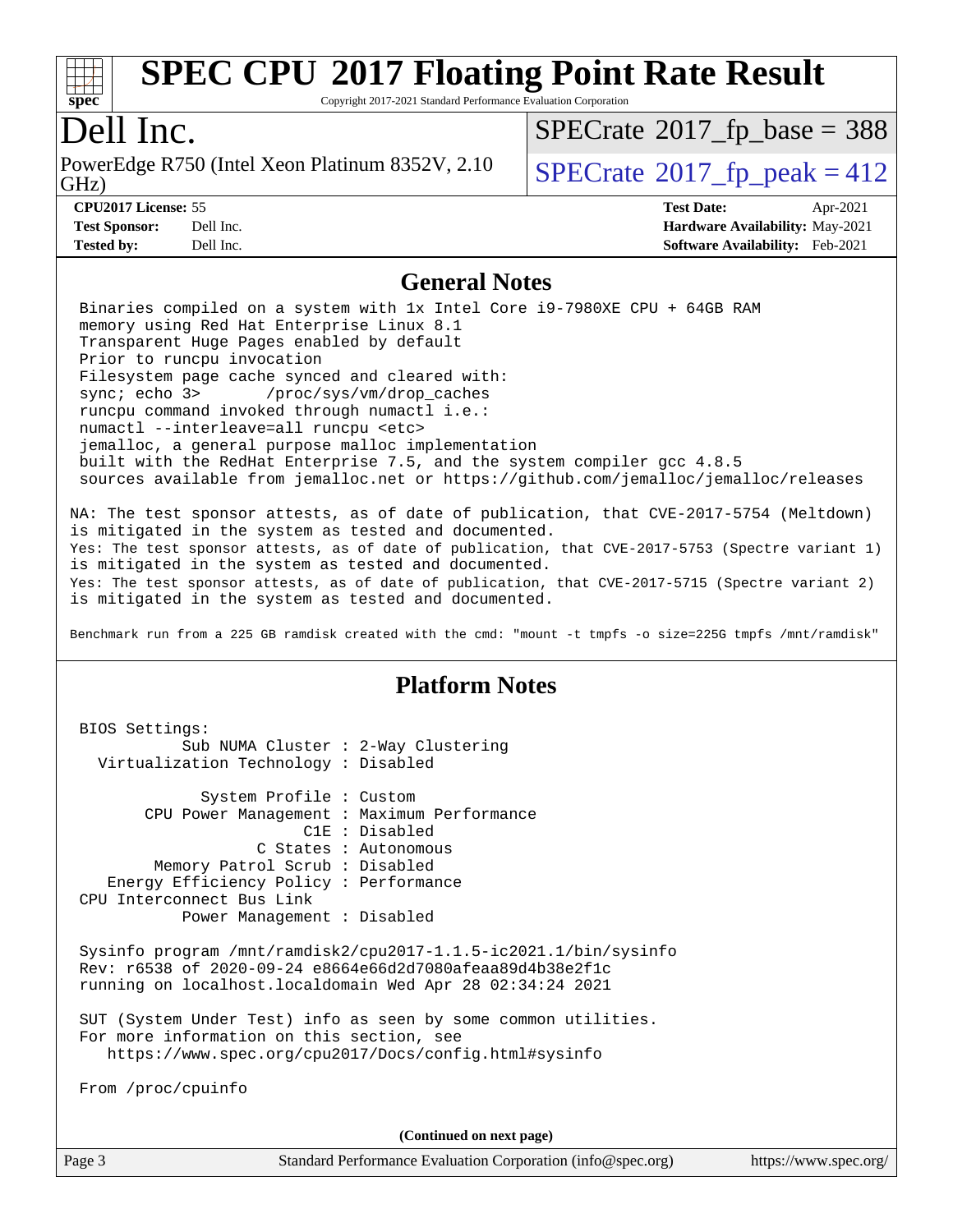

Copyright 2017-2021 Standard Performance Evaluation Corporation

## Dell Inc.

PowerEdge R750 (Intel Xeon Platinum 8352V, 2.10<br>GHz)

 $SPECrate$ <sup>®</sup>[2017\\_fp\\_base =](http://www.spec.org/auto/cpu2017/Docs/result-fields.html#SPECrate2017fpbase) 388

 $SPECTate@2017_fp\_peak = 412$ 

**[CPU2017 License:](http://www.spec.org/auto/cpu2017/Docs/result-fields.html#CPU2017License)** 55 **[Test Date:](http://www.spec.org/auto/cpu2017/Docs/result-fields.html#TestDate)** Apr-2021

**[Test Sponsor:](http://www.spec.org/auto/cpu2017/Docs/result-fields.html#TestSponsor)** Dell Inc. **[Hardware Availability:](http://www.spec.org/auto/cpu2017/Docs/result-fields.html#HardwareAvailability)** May-2021 **[Tested by:](http://www.spec.org/auto/cpu2017/Docs/result-fields.html#Testedby)** Dell Inc. **[Software Availability:](http://www.spec.org/auto/cpu2017/Docs/result-fields.html#SoftwareAvailability)** Feb-2021

#### **[Platform Notes \(Continued\)](http://www.spec.org/auto/cpu2017/Docs/result-fields.html#PlatformNotes)**

|                                                                                                                 | model name : Intel(R) Xeon(R) Platinum 8352V CPU @ 2.10GHz                         |  |  |  |  |  |
|-----------------------------------------------------------------------------------------------------------------|------------------------------------------------------------------------------------|--|--|--|--|--|
| $2^{\circ}$<br>"physical id"s (chips)                                                                           |                                                                                    |  |  |  |  |  |
| 144 "processors"                                                                                                |                                                                                    |  |  |  |  |  |
|                                                                                                                 | cores, siblings (Caution: counting these is hw and system dependent. The following |  |  |  |  |  |
|                                                                                                                 | excerpts from /proc/cpuinfo might not be reliable. Use with caution.)              |  |  |  |  |  |
| cpu cores : 36                                                                                                  |                                                                                    |  |  |  |  |  |
| siblings : 72                                                                                                   |                                                                                    |  |  |  |  |  |
|                                                                                                                 | physical 0: cores 0 1 2 3 4 5 6 7 10 11 12 13 14 15 16 17 18 19 20 21 22 23 24 25  |  |  |  |  |  |
| 26 27 28 29 30 31 32 33 34 35                                                                                   |                                                                                    |  |  |  |  |  |
|                                                                                                                 | physical 1: cores 0 1 2 3 4 5 6 7 10 11 12 13 14 15 16 17 18 19 20 21 22 23 24 25  |  |  |  |  |  |
| 26 27 28 29 30 31 32 33 34 35                                                                                   |                                                                                    |  |  |  |  |  |
|                                                                                                                 |                                                                                    |  |  |  |  |  |
| From 1scpu:                                                                                                     |                                                                                    |  |  |  |  |  |
| Architecture:                                                                                                   | x86_64                                                                             |  |  |  |  |  |
|                                                                                                                 |                                                                                    |  |  |  |  |  |
| CPU op-mode(s): $32-bit, 64-bit$                                                                                |                                                                                    |  |  |  |  |  |
| Byte Order:                                                                                                     | Little Endian                                                                      |  |  |  |  |  |
| CPU(s):                                                                                                         | 144                                                                                |  |  |  |  |  |
| On-line CPU(s) list: $0-143$                                                                                    |                                                                                    |  |  |  |  |  |
| Thread(s) per core:                                                                                             | $\overline{2}$                                                                     |  |  |  |  |  |
| Core(s) per socket:                                                                                             | 36                                                                                 |  |  |  |  |  |
| Socket(s):                                                                                                      | 2                                                                                  |  |  |  |  |  |
| NUMA node(s):                                                                                                   | 4                                                                                  |  |  |  |  |  |
| Vendor ID:                                                                                                      | GenuineIntel                                                                       |  |  |  |  |  |
| CPU family:                                                                                                     | 6                                                                                  |  |  |  |  |  |
| Model:                                                                                                          | 106                                                                                |  |  |  |  |  |
| Model name:                                                                                                     | $Intel(R) Xeon(R) Platinum 8352V CPU @ 2.10GHz$                                    |  |  |  |  |  |
| Stepping:                                                                                                       | 6                                                                                  |  |  |  |  |  |
| CPU MHz:                                                                                                        | 2500.000                                                                           |  |  |  |  |  |
| BogoMIPS:                                                                                                       | 4200.00                                                                            |  |  |  |  |  |
| Virtualization:                                                                                                 | $VT - x$                                                                           |  |  |  |  |  |
| L1d cache:                                                                                                      | 48K                                                                                |  |  |  |  |  |
| Lli cache:                                                                                                      | 32K                                                                                |  |  |  |  |  |
| $L2$ cache:                                                                                                     | 1280K                                                                              |  |  |  |  |  |
| $L3$ cache:                                                                                                     | 55296K                                                                             |  |  |  |  |  |
| NUMA node0 CPU(s):                                                                                              |                                                                                    |  |  |  |  |  |
| 0, 4, 8, 12, 16, 20, 24, 28, 32, 36, 40, 44, 48, 52, 56, 60, 64, 68, 72, 76, 80, 84, 88, 92, 96, 100, 104, 108, |                                                                                    |  |  |  |  |  |
| 112, 116, 120, 124, 128, 132, 136, 140                                                                          |                                                                                    |  |  |  |  |  |
| NUMA nodel CPU(s):                                                                                              |                                                                                    |  |  |  |  |  |
| 2,6,10,14,18,22,26,30,34,38,42,46,50,54,58,62,66,70,74,78,82,86,90,94,98,102,106,110                            |                                                                                    |  |  |  |  |  |
|                                                                                                                 | , 114, 118, 122, 126, 130, 134, 138, 142                                           |  |  |  |  |  |
| NUMA node2 CPU(s):                                                                                              |                                                                                    |  |  |  |  |  |
| 1, 5, 9, 13, 17, 21, 25, 29, 33, 37, 41, 45, 49, 53, 57, 61, 65, 69, 73, 77, 81, 85, 89, 93, 97, 101, 105, 109  |                                                                                    |  |  |  |  |  |
| 113, 117, 121, 125, 129, 133, 137, 141                                                                          |                                                                                    |  |  |  |  |  |
| NUMA node3 CPU(s):                                                                                              |                                                                                    |  |  |  |  |  |
| 3,7,11,15,19,23,27,31,35,39,43,47,51,55,59,63,67,71,75,79,83,87,91,95,99,103,107,111                            |                                                                                    |  |  |  |  |  |
| , 115, 119, 123, 127, 131, 135, 139, 143                                                                        |                                                                                    |  |  |  |  |  |
| fpu vme de pse tsc msr pae mce cx8 apic sep mtrr pge mca cmov<br>Flaqs:                                         |                                                                                    |  |  |  |  |  |
|                                                                                                                 |                                                                                    |  |  |  |  |  |
|                                                                                                                 |                                                                                    |  |  |  |  |  |
|                                                                                                                 | (Continued on next page)                                                           |  |  |  |  |  |

| Page 4 | Standard Performance Evaluation Corporation (info@spec.org) | https://www.spec.org/ |
|--------|-------------------------------------------------------------|-----------------------|
|--------|-------------------------------------------------------------|-----------------------|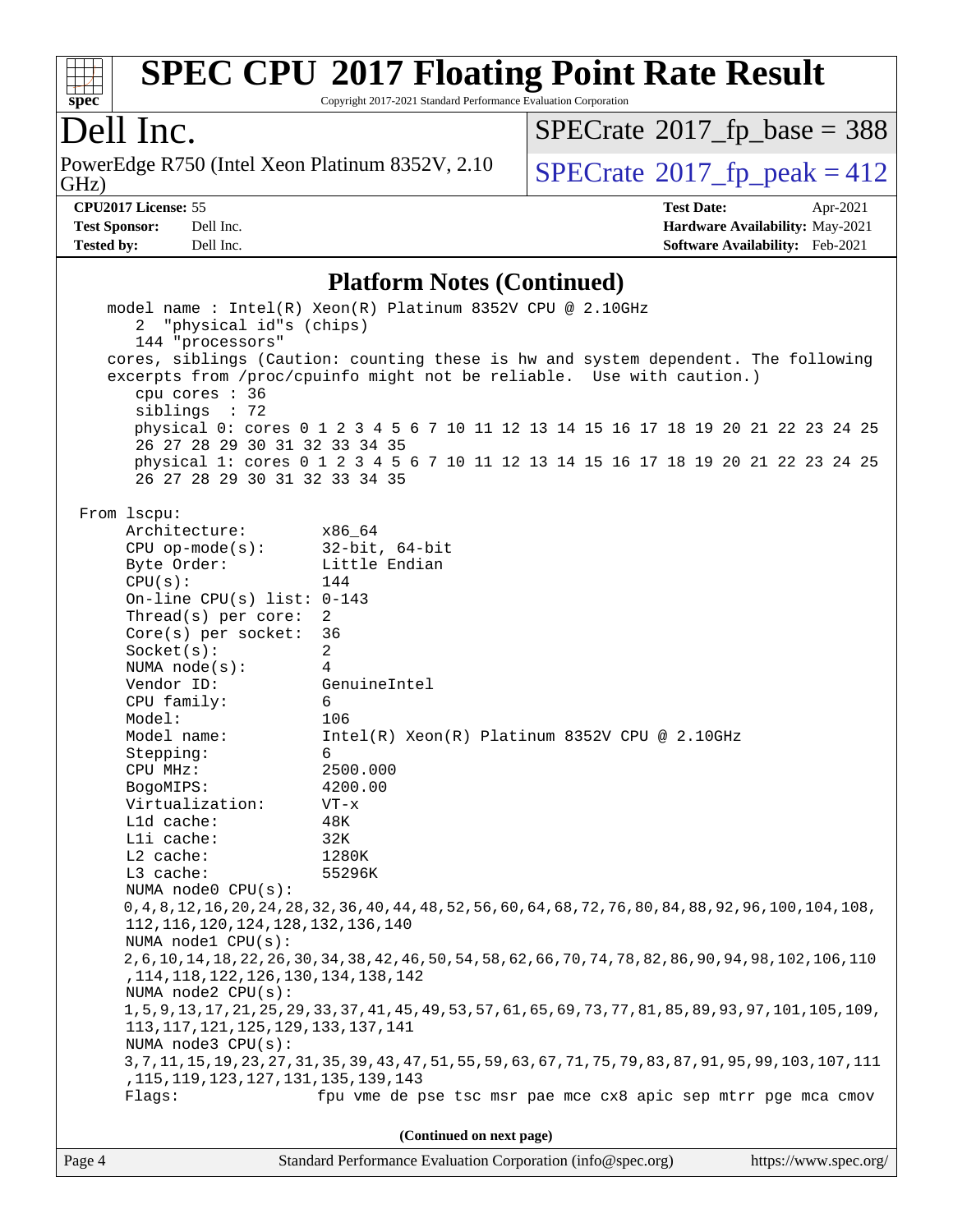

Copyright 2017-2021 Standard Performance Evaluation Corporation

## Dell Inc.

PowerEdge R750 (Intel Xeon Platinum 8352V, 2.10<br>GHz)

 $SPECTate$ <sup>®</sup>[2017\\_fp\\_peak = 4](http://www.spec.org/auto/cpu2017/Docs/result-fields.html#SPECrate2017fppeak)12  $SPECTate$ <sup>®</sup>[2017\\_fp\\_base =](http://www.spec.org/auto/cpu2017/Docs/result-fields.html#SPECrate2017fpbase) 388

**[Tested by:](http://www.spec.org/auto/cpu2017/Docs/result-fields.html#Testedby)** Dell Inc. **[Software Availability:](http://www.spec.org/auto/cpu2017/Docs/result-fields.html#SoftwareAvailability)** Feb-2021

**[CPU2017 License:](http://www.spec.org/auto/cpu2017/Docs/result-fields.html#CPU2017License)** 55 **[Test Date:](http://www.spec.org/auto/cpu2017/Docs/result-fields.html#TestDate)** Apr-2021 **[Test Sponsor:](http://www.spec.org/auto/cpu2017/Docs/result-fields.html#TestSponsor)** Dell Inc. **[Hardware Availability:](http://www.spec.org/auto/cpu2017/Docs/result-fields.html#HardwareAvailability)** May-2021

#### **[Platform Notes \(Continued\)](http://www.spec.org/auto/cpu2017/Docs/result-fields.html#PlatformNotes)**

| /proc/cpuinfo cache data<br>cache size : 55296 KB<br>From numactl --hardware WARNING: a numactl 'node' might or might not correspond to a<br>physical chip.<br>$available: 4 nodes (0-3)$<br>node 0 cpus: 0 4 8 12 16 20 24 28 32 36 40 44 48 52 56 60 64 68 72 76 80 84 88 92 96<br>100 104 108 112 116 120 124 128 132 136 140<br>node 0 size: 124972 MB<br>node 0 free: 112973 MB<br>node 1 cpus: 2 6 10 14 18 22 26 30 34 38 42 46 50 54 58 62 66 70 74 78 82 86 90 94 98<br>102 106 110 114 118 122 126 130 134 138 142<br>node 1 size: 125909 MB<br>node 1 free: 127533 MB<br>node 2 cpus: 1 5 9 13 17 21 25 29 33 37 41 45 49 53 57 61 65 69 73 77 81 85 89 93 97<br>101 105 109 113 117 121 125 129 133 137 141<br>node 2 size: 125880 MB<br>node 2 free: 128035 MB<br>node 3 cpus: 3 7 11 15 19 23 27 31 35 39 43 47 51 55 59 63 67 71 75 79 83 87 91 95 99<br>103 107 111 115 119 123 127 131 135 139 143<br>node 3 size: 125747 MB<br>node 3 free: 128280 MB<br>node distances:<br>node 0 1<br>$\overline{\phantom{a}}^2$<br>3<br>0:<br>10 11<br>20<br>20<br>1:<br>11 10<br>20<br>20<br>2:<br>20<br>20<br>10<br>11<br>3:<br>20<br>20<br>11<br>10<br>From /proc/meminfo<br>MemTotal:<br>527788616 kB<br>HugePages_Total:<br>0<br>Hugepagesize:<br>2048 kB<br>(Continued on next page) | pat pse36 clflush dts acpi mmx fxsr sse sse2 ss ht tm pbe syscall nx pdpelgb rdtscp<br>lm constant_tsc art arch_perfmon pebs bts rep_good nopl xtopology nonstop_tsc cpuid<br>aperfmperf pni pclmulqdq dtes64 monitor ds_cpl vmx smx est tm2 ssse3 sdbg fma cx16<br>xtpr pdcm pcid dca sse4_1 sse4_2 x2apic movbe popcnt tsc_deadline_timer aes xsave<br>avx f16c rdrand lahf_lm abm 3dnowprefetch cpuid_fault epb cat_13 invpcid_single<br>intel_ppin ssbd mba ibrs ibpb stibp ibrs_enhanced fsgsbase tsc_adjust bmil hle avx2<br>smep bmi2 erms invpcid cqm rdt_a avx512f avx512dq rdseed adx smap avx512ifma<br>clflushopt clwb intel_pt avx512cd sha_ni avx512bw avx512vl xsaveopt xsavec xgetbvl<br>xsaves cqm_llc cqm_occup_llc cqm_mbm_total cqm_mbm_local split_lock_detect wbnoinvd<br>dtherm ida arat pln pts avx512vbmi umip pku ospke avx512_vbmi2 gfni vaes vpclmulqdq<br>avx512_vnni avx512_bitalg tme avx512_vpopcntdq la57 rdpid md_clear pconfig flush_11d<br>arch_capabilities |  |  |  |  |  |
|-------------------------------------------------------------------------------------------------------------------------------------------------------------------------------------------------------------------------------------------------------------------------------------------------------------------------------------------------------------------------------------------------------------------------------------------------------------------------------------------------------------------------------------------------------------------------------------------------------------------------------------------------------------------------------------------------------------------------------------------------------------------------------------------------------------------------------------------------------------------------------------------------------------------------------------------------------------------------------------------------------------------------------------------------------------------------------------------------------------------------------------------------------------------------------------------------------------------------------------------------------------------------------------------------|--------------------------------------------------------------------------------------------------------------------------------------------------------------------------------------------------------------------------------------------------------------------------------------------------------------------------------------------------------------------------------------------------------------------------------------------------------------------------------------------------------------------------------------------------------------------------------------------------------------------------------------------------------------------------------------------------------------------------------------------------------------------------------------------------------------------------------------------------------------------------------------------------------------------------------------------------------------------------------------------------|--|--|--|--|--|
|                                                                                                                                                                                                                                                                                                                                                                                                                                                                                                                                                                                                                                                                                                                                                                                                                                                                                                                                                                                                                                                                                                                                                                                                                                                                                                 |                                                                                                                                                                                                                                                                                                                                                                                                                                                                                                                                                                                                                                                                                                                                                                                                                                                                                                                                                                                                  |  |  |  |  |  |
|                                                                                                                                                                                                                                                                                                                                                                                                                                                                                                                                                                                                                                                                                                                                                                                                                                                                                                                                                                                                                                                                                                                                                                                                                                                                                                 |                                                                                                                                                                                                                                                                                                                                                                                                                                                                                                                                                                                                                                                                                                                                                                                                                                                                                                                                                                                                  |  |  |  |  |  |
|                                                                                                                                                                                                                                                                                                                                                                                                                                                                                                                                                                                                                                                                                                                                                                                                                                                                                                                                                                                                                                                                                                                                                                                                                                                                                                 |                                                                                                                                                                                                                                                                                                                                                                                                                                                                                                                                                                                                                                                                                                                                                                                                                                                                                                                                                                                                  |  |  |  |  |  |
|                                                                                                                                                                                                                                                                                                                                                                                                                                                                                                                                                                                                                                                                                                                                                                                                                                                                                                                                                                                                                                                                                                                                                                                                                                                                                                 |                                                                                                                                                                                                                                                                                                                                                                                                                                                                                                                                                                                                                                                                                                                                                                                                                                                                                                                                                                                                  |  |  |  |  |  |
|                                                                                                                                                                                                                                                                                                                                                                                                                                                                                                                                                                                                                                                                                                                                                                                                                                                                                                                                                                                                                                                                                                                                                                                                                                                                                                 |                                                                                                                                                                                                                                                                                                                                                                                                                                                                                                                                                                                                                                                                                                                                                                                                                                                                                                                                                                                                  |  |  |  |  |  |
|                                                                                                                                                                                                                                                                                                                                                                                                                                                                                                                                                                                                                                                                                                                                                                                                                                                                                                                                                                                                                                                                                                                                                                                                                                                                                                 |                                                                                                                                                                                                                                                                                                                                                                                                                                                                                                                                                                                                                                                                                                                                                                                                                                                                                                                                                                                                  |  |  |  |  |  |
|                                                                                                                                                                                                                                                                                                                                                                                                                                                                                                                                                                                                                                                                                                                                                                                                                                                                                                                                                                                                                                                                                                                                                                                                                                                                                                 |                                                                                                                                                                                                                                                                                                                                                                                                                                                                                                                                                                                                                                                                                                                                                                                                                                                                                                                                                                                                  |  |  |  |  |  |
|                                                                                                                                                                                                                                                                                                                                                                                                                                                                                                                                                                                                                                                                                                                                                                                                                                                                                                                                                                                                                                                                                                                                                                                                                                                                                                 |                                                                                                                                                                                                                                                                                                                                                                                                                                                                                                                                                                                                                                                                                                                                                                                                                                                                                                                                                                                                  |  |  |  |  |  |
|                                                                                                                                                                                                                                                                                                                                                                                                                                                                                                                                                                                                                                                                                                                                                                                                                                                                                                                                                                                                                                                                                                                                                                                                                                                                                                 |                                                                                                                                                                                                                                                                                                                                                                                                                                                                                                                                                                                                                                                                                                                                                                                                                                                                                                                                                                                                  |  |  |  |  |  |
|                                                                                                                                                                                                                                                                                                                                                                                                                                                                                                                                                                                                                                                                                                                                                                                                                                                                                                                                                                                                                                                                                                                                                                                                                                                                                                 |                                                                                                                                                                                                                                                                                                                                                                                                                                                                                                                                                                                                                                                                                                                                                                                                                                                                                                                                                                                                  |  |  |  |  |  |
|                                                                                                                                                                                                                                                                                                                                                                                                                                                                                                                                                                                                                                                                                                                                                                                                                                                                                                                                                                                                                                                                                                                                                                                                                                                                                                 |                                                                                                                                                                                                                                                                                                                                                                                                                                                                                                                                                                                                                                                                                                                                                                                                                                                                                                                                                                                                  |  |  |  |  |  |
|                                                                                                                                                                                                                                                                                                                                                                                                                                                                                                                                                                                                                                                                                                                                                                                                                                                                                                                                                                                                                                                                                                                                                                                                                                                                                                 |                                                                                                                                                                                                                                                                                                                                                                                                                                                                                                                                                                                                                                                                                                                                                                                                                                                                                                                                                                                                  |  |  |  |  |  |
|                                                                                                                                                                                                                                                                                                                                                                                                                                                                                                                                                                                                                                                                                                                                                                                                                                                                                                                                                                                                                                                                                                                                                                                                                                                                                                 |                                                                                                                                                                                                                                                                                                                                                                                                                                                                                                                                                                                                                                                                                                                                                                                                                                                                                                                                                                                                  |  |  |  |  |  |
|                                                                                                                                                                                                                                                                                                                                                                                                                                                                                                                                                                                                                                                                                                                                                                                                                                                                                                                                                                                                                                                                                                                                                                                                                                                                                                 |                                                                                                                                                                                                                                                                                                                                                                                                                                                                                                                                                                                                                                                                                                                                                                                                                                                                                                                                                                                                  |  |  |  |  |  |
|                                                                                                                                                                                                                                                                                                                                                                                                                                                                                                                                                                                                                                                                                                                                                                                                                                                                                                                                                                                                                                                                                                                                                                                                                                                                                                 |                                                                                                                                                                                                                                                                                                                                                                                                                                                                                                                                                                                                                                                                                                                                                                                                                                                                                                                                                                                                  |  |  |  |  |  |
|                                                                                                                                                                                                                                                                                                                                                                                                                                                                                                                                                                                                                                                                                                                                                                                                                                                                                                                                                                                                                                                                                                                                                                                                                                                                                                 |                                                                                                                                                                                                                                                                                                                                                                                                                                                                                                                                                                                                                                                                                                                                                                                                                                                                                                                                                                                                  |  |  |  |  |  |
|                                                                                                                                                                                                                                                                                                                                                                                                                                                                                                                                                                                                                                                                                                                                                                                                                                                                                                                                                                                                                                                                                                                                                                                                                                                                                                 |                                                                                                                                                                                                                                                                                                                                                                                                                                                                                                                                                                                                                                                                                                                                                                                                                                                                                                                                                                                                  |  |  |  |  |  |
|                                                                                                                                                                                                                                                                                                                                                                                                                                                                                                                                                                                                                                                                                                                                                                                                                                                                                                                                                                                                                                                                                                                                                                                                                                                                                                 |                                                                                                                                                                                                                                                                                                                                                                                                                                                                                                                                                                                                                                                                                                                                                                                                                                                                                                                                                                                                  |  |  |  |  |  |
|                                                                                                                                                                                                                                                                                                                                                                                                                                                                                                                                                                                                                                                                                                                                                                                                                                                                                                                                                                                                                                                                                                                                                                                                                                                                                                 |                                                                                                                                                                                                                                                                                                                                                                                                                                                                                                                                                                                                                                                                                                                                                                                                                                                                                                                                                                                                  |  |  |  |  |  |
|                                                                                                                                                                                                                                                                                                                                                                                                                                                                                                                                                                                                                                                                                                                                                                                                                                                                                                                                                                                                                                                                                                                                                                                                                                                                                                 |                                                                                                                                                                                                                                                                                                                                                                                                                                                                                                                                                                                                                                                                                                                                                                                                                                                                                                                                                                                                  |  |  |  |  |  |
|                                                                                                                                                                                                                                                                                                                                                                                                                                                                                                                                                                                                                                                                                                                                                                                                                                                                                                                                                                                                                                                                                                                                                                                                                                                                                                 |                                                                                                                                                                                                                                                                                                                                                                                                                                                                                                                                                                                                                                                                                                                                                                                                                                                                                                                                                                                                  |  |  |  |  |  |
|                                                                                                                                                                                                                                                                                                                                                                                                                                                                                                                                                                                                                                                                                                                                                                                                                                                                                                                                                                                                                                                                                                                                                                                                                                                                                                 |                                                                                                                                                                                                                                                                                                                                                                                                                                                                                                                                                                                                                                                                                                                                                                                                                                                                                                                                                                                                  |  |  |  |  |  |
|                                                                                                                                                                                                                                                                                                                                                                                                                                                                                                                                                                                                                                                                                                                                                                                                                                                                                                                                                                                                                                                                                                                                                                                                                                                                                                 |                                                                                                                                                                                                                                                                                                                                                                                                                                                                                                                                                                                                                                                                                                                                                                                                                                                                                                                                                                                                  |  |  |  |  |  |
|                                                                                                                                                                                                                                                                                                                                                                                                                                                                                                                                                                                                                                                                                                                                                                                                                                                                                                                                                                                                                                                                                                                                                                                                                                                                                                 |                                                                                                                                                                                                                                                                                                                                                                                                                                                                                                                                                                                                                                                                                                                                                                                                                                                                                                                                                                                                  |  |  |  |  |  |
|                                                                                                                                                                                                                                                                                                                                                                                                                                                                                                                                                                                                                                                                                                                                                                                                                                                                                                                                                                                                                                                                                                                                                                                                                                                                                                 |                                                                                                                                                                                                                                                                                                                                                                                                                                                                                                                                                                                                                                                                                                                                                                                                                                                                                                                                                                                                  |  |  |  |  |  |
|                                                                                                                                                                                                                                                                                                                                                                                                                                                                                                                                                                                                                                                                                                                                                                                                                                                                                                                                                                                                                                                                                                                                                                                                                                                                                                 |                                                                                                                                                                                                                                                                                                                                                                                                                                                                                                                                                                                                                                                                                                                                                                                                                                                                                                                                                                                                  |  |  |  |  |  |
|                                                                                                                                                                                                                                                                                                                                                                                                                                                                                                                                                                                                                                                                                                                                                                                                                                                                                                                                                                                                                                                                                                                                                                                                                                                                                                 |                                                                                                                                                                                                                                                                                                                                                                                                                                                                                                                                                                                                                                                                                                                                                                                                                                                                                                                                                                                                  |  |  |  |  |  |
|                                                                                                                                                                                                                                                                                                                                                                                                                                                                                                                                                                                                                                                                                                                                                                                                                                                                                                                                                                                                                                                                                                                                                                                                                                                                                                 |                                                                                                                                                                                                                                                                                                                                                                                                                                                                                                                                                                                                                                                                                                                                                                                                                                                                                                                                                                                                  |  |  |  |  |  |
|                                                                                                                                                                                                                                                                                                                                                                                                                                                                                                                                                                                                                                                                                                                                                                                                                                                                                                                                                                                                                                                                                                                                                                                                                                                                                                 |                                                                                                                                                                                                                                                                                                                                                                                                                                                                                                                                                                                                                                                                                                                                                                                                                                                                                                                                                                                                  |  |  |  |  |  |
|                                                                                                                                                                                                                                                                                                                                                                                                                                                                                                                                                                                                                                                                                                                                                                                                                                                                                                                                                                                                                                                                                                                                                                                                                                                                                                 |                                                                                                                                                                                                                                                                                                                                                                                                                                                                                                                                                                                                                                                                                                                                                                                                                                                                                                                                                                                                  |  |  |  |  |  |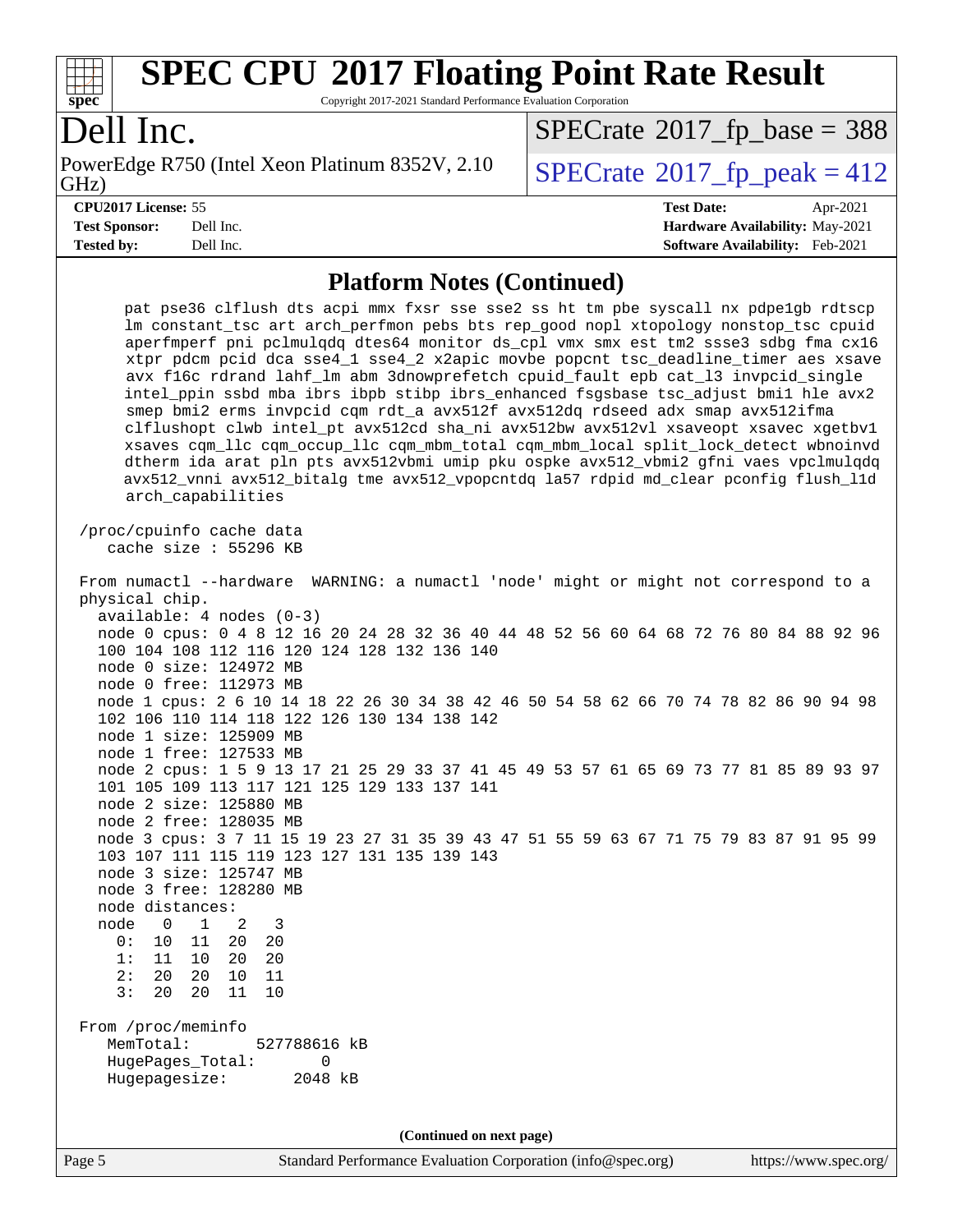

Copyright 2017-2021 Standard Performance Evaluation Corporation

## Dell Inc.

GHz) PowerEdge R750 (Intel Xeon Platinum 8352V, 2.10  $\big|$  [SPECrate](http://www.spec.org/auto/cpu2017/Docs/result-fields.html#SPECrate2017fppeak)®[2017\\_fp\\_peak = 4](http://www.spec.org/auto/cpu2017/Docs/result-fields.html#SPECrate2017fppeak)12

 $SPECTate$ <sup>®</sup>[2017\\_fp\\_base =](http://www.spec.org/auto/cpu2017/Docs/result-fields.html#SPECrate2017fpbase) 388

**[Test Sponsor:](http://www.spec.org/auto/cpu2017/Docs/result-fields.html#TestSponsor)** Dell Inc. **[Hardware Availability:](http://www.spec.org/auto/cpu2017/Docs/result-fields.html#HardwareAvailability)** May-2021 **[Tested by:](http://www.spec.org/auto/cpu2017/Docs/result-fields.html#Testedby)** Dell Inc. **[Software Availability:](http://www.spec.org/auto/cpu2017/Docs/result-fields.html#SoftwareAvailability)** Feb-2021

**[CPU2017 License:](http://www.spec.org/auto/cpu2017/Docs/result-fields.html#CPU2017License)** 55 **[Test Date:](http://www.spec.org/auto/cpu2017/Docs/result-fields.html#TestDate)** Apr-2021

#### **[Platform Notes \(Continued\)](http://www.spec.org/auto/cpu2017/Docs/result-fields.html#PlatformNotes)**

Page 6 Standard Performance Evaluation Corporation [\(info@spec.org\)](mailto:info@spec.org) <https://www.spec.org/> /sbin/tuned-adm active Current active profile: throughput-performance From /etc/\*release\* /etc/\*version\* os-release: NAME="Red Hat Enterprise Linux" VERSION="8.3 (Ootpa)" ID="rhel" ID\_LIKE="fedora" VERSION\_ID="8.3" PLATFORM\_ID="platform:el8" PRETTY\_NAME="Red Hat Enterprise Linux 8.3 (Ootpa)" ANSI\_COLOR="0;31" redhat-release: Red Hat Enterprise Linux release 8.3 (Ootpa) system-release: Red Hat Enterprise Linux release 8.3 (Ootpa) system-release-cpe: cpe:/o:redhat:enterprise\_linux:8.3:ga uname -a: Linux localhost.localdomain 4.18.0-240.15.1.el8\_3.x86\_64 #1 SMP Wed Feb 3 03:12:15 EST 2021 x86\_64 x86\_64 x86\_64 GNU/Linux Kernel self-reported vulnerability status: CVE-2018-12207 (iTLB Multihit): Not affected CVE-2018-3620 (L1 Terminal Fault): Not affected Microarchitectural Data Sampling: Not affected CVE-2017-5754 (Meltdown): Not affected CVE-2018-3639 (Speculative Store Bypass): Mitigation: Speculative Store Bypass disabled via prctl and seccompany and the contract of the contract of the contract of the second seconds of the contract of the contract of the contract of the contract of the contract of the contract of the contract of the contract of the contr CVE-2017-5753 (Spectre variant 1): Mitigation: usercopy/swapgs barriers and \_\_user pointer sanitization CVE-2017-5715 (Spectre variant 2): Mitigation: Enhanced IBRS, IBPB: conditional, RSB filling CVE-2020-0543 (Special Register Buffer Data Sampling): Not affected CVE-2019-11135 (TSX Asynchronous Abort): run-level 5 Apr 27 20:31 SPEC is set to: /mnt/ramdisk2/cpu2017-1.1.5-ic2021.1 Filesystem Type Size Used Avail Use% Mounted on tmpfs tmpfs 225G 6.9G 219G 4% /mnt/ramdisk2 From /sys/devices/virtual/dmi/id Vendor: Dell Inc. Product: PowerEdge R750 **(Continued on next page)**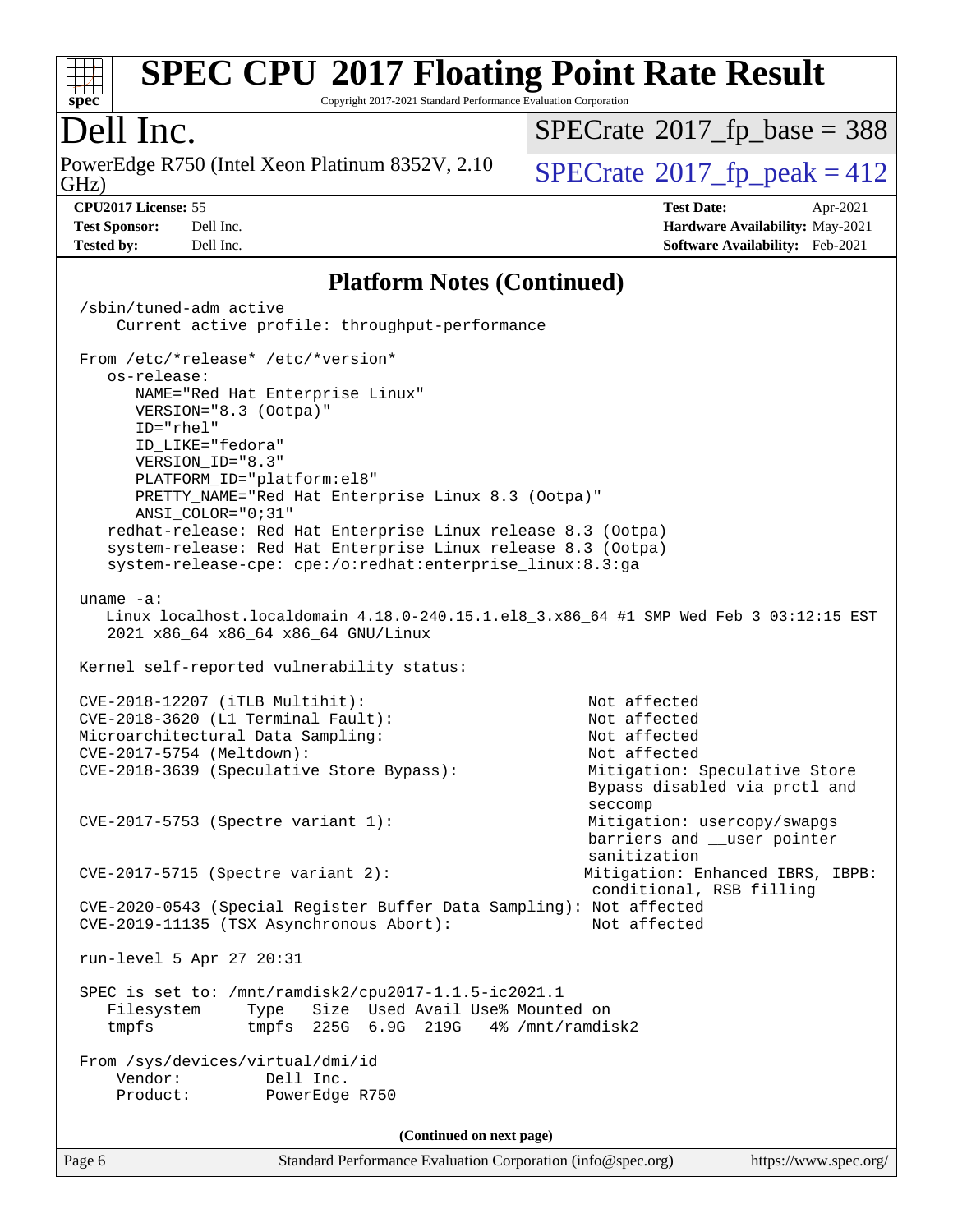

Copyright 2017-2021 Standard Performance Evaluation Corporation

### Dell Inc.

GHz) PowerEdge R750 (Intel Xeon Platinum 8352V, 2.10  $\big|$  [SPECrate](http://www.spec.org/auto/cpu2017/Docs/result-fields.html#SPECrate2017fppeak)®[2017\\_fp\\_peak = 4](http://www.spec.org/auto/cpu2017/Docs/result-fields.html#SPECrate2017fppeak)12

 $SPECTate$ <sup>®</sup>[2017\\_fp\\_base =](http://www.spec.org/auto/cpu2017/Docs/result-fields.html#SPECrate2017fpbase) 388

**[Tested by:](http://www.spec.org/auto/cpu2017/Docs/result-fields.html#Testedby)** Dell Inc. **[Software Availability:](http://www.spec.org/auto/cpu2017/Docs/result-fields.html#SoftwareAvailability)** Feb-2021

**[CPU2017 License:](http://www.spec.org/auto/cpu2017/Docs/result-fields.html#CPU2017License)** 55 **[Test Date:](http://www.spec.org/auto/cpu2017/Docs/result-fields.html#TestDate)** Apr-2021 **[Test Sponsor:](http://www.spec.org/auto/cpu2017/Docs/result-fields.html#TestSponsor)** Dell Inc. **[Hardware Availability:](http://www.spec.org/auto/cpu2017/Docs/result-fields.html#HardwareAvailability)** May-2021

#### **[Platform Notes \(Continued\)](http://www.spec.org/auto/cpu2017/Docs/result-fields.html#PlatformNotes)**

 Product Family: PowerEdge Serial: 1234567

 Additional information from dmidecode follows. WARNING: Use caution when you interpret this section. The 'dmidecode' program reads system data which is "intended to allow hardware to be accurately determined", but the intent may not be met, as there are frequent changes to hardware, firmware, and the "DMTF SMBIOS" standard.

Memory:

 12x 002C069D002C 18ASF4G72PDZ-3G2E1 32 GB 2 rank 3200, configured at 2933 4x 00AD063200AD HMAA4GR7AJR8N-XN 32 GB 2 rank 3200, configured at 2933 16x Not Specified Not Specified

BIOS:

|  | BIOS Vendor:   | Dell Inc.  |
|--|----------------|------------|
|  | BIOS Version:  | 1.1.2      |
|  | BIOS Date:     | 04/09/2021 |
|  | BIOS Revision: | 1.1        |
|  |                |            |

(End of data from sysinfo program)

#### **[Compiler Version Notes](http://www.spec.org/auto/cpu2017/Docs/result-fields.html#CompilerVersionNotes)**

| C      | 519.1bm_r(base, peak) 538.imagick_r(base, peak)<br>544.nab_r(base, peak)                                                                                                                                                                                                      |                       |
|--------|-------------------------------------------------------------------------------------------------------------------------------------------------------------------------------------------------------------------------------------------------------------------------------|-----------------------|
|        | Intel(R) oneAPI DPC++/C++ Compiler for applications running on Intel(R) $64$ ,<br>Version 2021.1 Build 20201113<br>Copyright (C) 1985-2020 Intel Corporation. All rights reserved.                                                                                            |                       |
|        |                                                                                                                                                                                                                                                                               |                       |
| $C++$  | 508.namd_r(base, peak) 510.parest_r(base, peak)                                                                                                                                                                                                                               |                       |
|        | $Intel(R)$ oneAPI DPC++/C++ Compiler for applications running on Intel(R) 64,<br>Version 2021.1 Build 20201113<br>Copyright (C) 1985-2020 Intel Corporation. All rights reserved.                                                                                             |                       |
|        | $C++$ , $C$   511.povray_r(peak)                                                                                                                                                                                                                                              |                       |
|        | Intel(R) C++ Intel(R) 64 Compiler Classic for applications running on<br>Intel(R) 64, Version 2021.1 Build 20201112_000000<br>Copyright (C) 1985-2020 Intel Corporation. All rights reserved.<br>Intel(R) C Intel(R) 64 Compiler Classic for applications running on Intel(R) |                       |
|        | (Continued on next page)                                                                                                                                                                                                                                                      |                       |
| Page 7 | Standard Performance Evaluation Corporation (info@spec.org)                                                                                                                                                                                                                   | https://www.spec.org/ |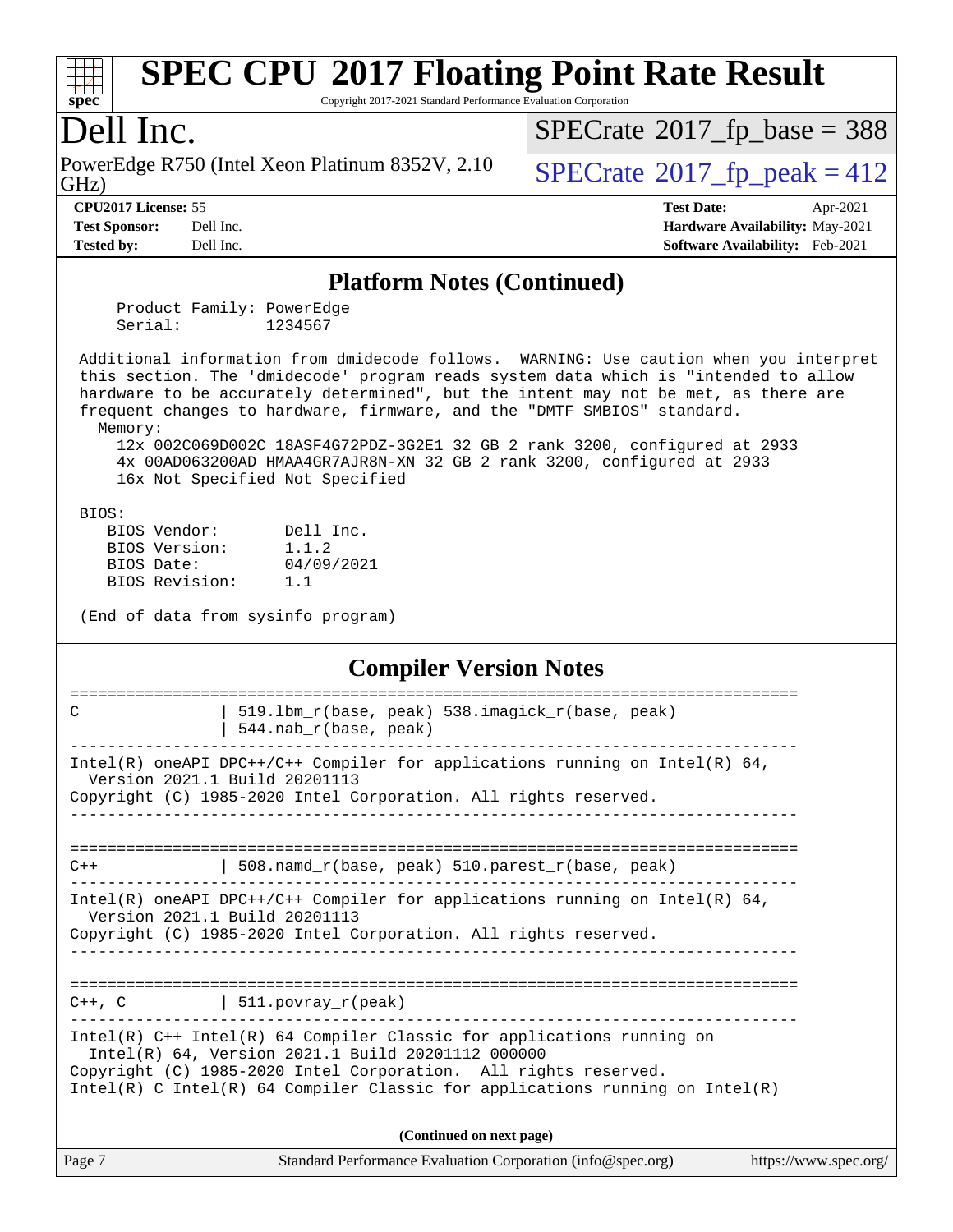

Copyright 2017-2021 Standard Performance Evaluation Corporation

## Dell Inc.

PowerEdge R750 (Intel Xeon Platinum 8352V, 2.10<br>GHz)

 $SPECTate@2017_fp\_peak = 412$  $SPECrate$ <sup>®</sup>[2017\\_fp\\_base =](http://www.spec.org/auto/cpu2017/Docs/result-fields.html#SPECrate2017fpbase) 388

**[Tested by:](http://www.spec.org/auto/cpu2017/Docs/result-fields.html#Testedby)** Dell Inc. **[Software Availability:](http://www.spec.org/auto/cpu2017/Docs/result-fields.html#SoftwareAvailability)** Feb-2021

**[CPU2017 License:](http://www.spec.org/auto/cpu2017/Docs/result-fields.html#CPU2017License)** 55 **[Test Date:](http://www.spec.org/auto/cpu2017/Docs/result-fields.html#TestDate)** Apr-2021 **[Test Sponsor:](http://www.spec.org/auto/cpu2017/Docs/result-fields.html#TestSponsor)** Dell Inc. **[Hardware Availability:](http://www.spec.org/auto/cpu2017/Docs/result-fields.html#HardwareAvailability)** May-2021

### **[Compiler Version Notes \(Continued\)](http://www.spec.org/auto/cpu2017/Docs/result-fields.html#CompilerVersionNotes)**

| $C++$ , C $\vert$ 511.povray_r(base) 526.blender_r(base, peak)<br>Intel(R) oneAPI DPC++/C++ Compiler for applications running on Intel(R) $64$ ,<br>Version 2021.1 Build 20201113                                                                                                                                                                                                                                                                    |
|------------------------------------------------------------------------------------------------------------------------------------------------------------------------------------------------------------------------------------------------------------------------------------------------------------------------------------------------------------------------------------------------------------------------------------------------------|
| Copyright (C) 1985-2020 Intel Corporation. All rights reserved.<br>Intel(R) oneAPI DPC++/C++ Compiler for applications running on Intel(R) $64$ ,<br>Version 2021.1 Build 20201113<br>Copyright (C) 1985-2020 Intel Corporation. All rights reserved.                                                                                                                                                                                                |
| $C++$ , C $\qquad \qquad$ 511.povray_r(peak)                                                                                                                                                                                                                                                                                                                                                                                                         |
| $Intel(R)$ C++ Intel(R) 64 Compiler Classic for applications running on<br>Intel(R) 64, Version 2021.1 Build 20201112_000000<br>Copyright (C) 1985-2020 Intel Corporation. All rights reserved.<br>$Intel(R)$ C Intel(R) 64 Compiler Classic for applications running on Intel(R)<br>64, Version 2021.1 Build 20201112_000000<br>Copyright (C) 1985-2020 Intel Corporation. All rights reserved.                                                     |
| $C++$ , C $\qquad$   511.povray_r(base) 526.blender_r(base, peak)                                                                                                                                                                                                                                                                                                                                                                                    |
| $Intel(R)$ oneAPI DPC++/C++ Compiler for applications running on Intel(R) 64,<br>Version 2021.1 Build 20201113<br>Copyright (C) 1985-2020 Intel Corporation. All rights reserved.<br>Intel(R) oneAPI DPC++/C++ Compiler for applications running on Intel(R) $64$ ,<br>Version 2021.1 Build 20201113<br>Copyright (C) 1985-2020 Intel Corporation. All rights reserved.                                                                              |
| $C++$ , C, Fortran   507.cactuBSSN_r(base, peak)<br>-------------------------------------<br>_______________________________                                                                                                                                                                                                                                                                                                                         |
| Intel(R) oneAPI DPC++/C++ Compiler for applications running on Intel(R) 64,<br>Version 2021.1 Build 20201113<br>Copyright (C) 1985-2020 Intel Corporation. All rights reserved.<br>Intel(R) oneAPI DPC++/C++ Compiler for applications running on Intel(R) $64$ ,<br>Version 2021.1 Build 20201113<br>Copyright (C) 1985-2020 Intel Corporation. All rights reserved.<br>$Intel(R)$ Fortran Intel(R) 64 Compiler Classic for applications running on |
| (Continued on next page)<br>Page 8<br>Standard Performance Evaluation Corporation (info@spec.org)<br>https://www.spec.org/                                                                                                                                                                                                                                                                                                                           |
|                                                                                                                                                                                                                                                                                                                                                                                                                                                      |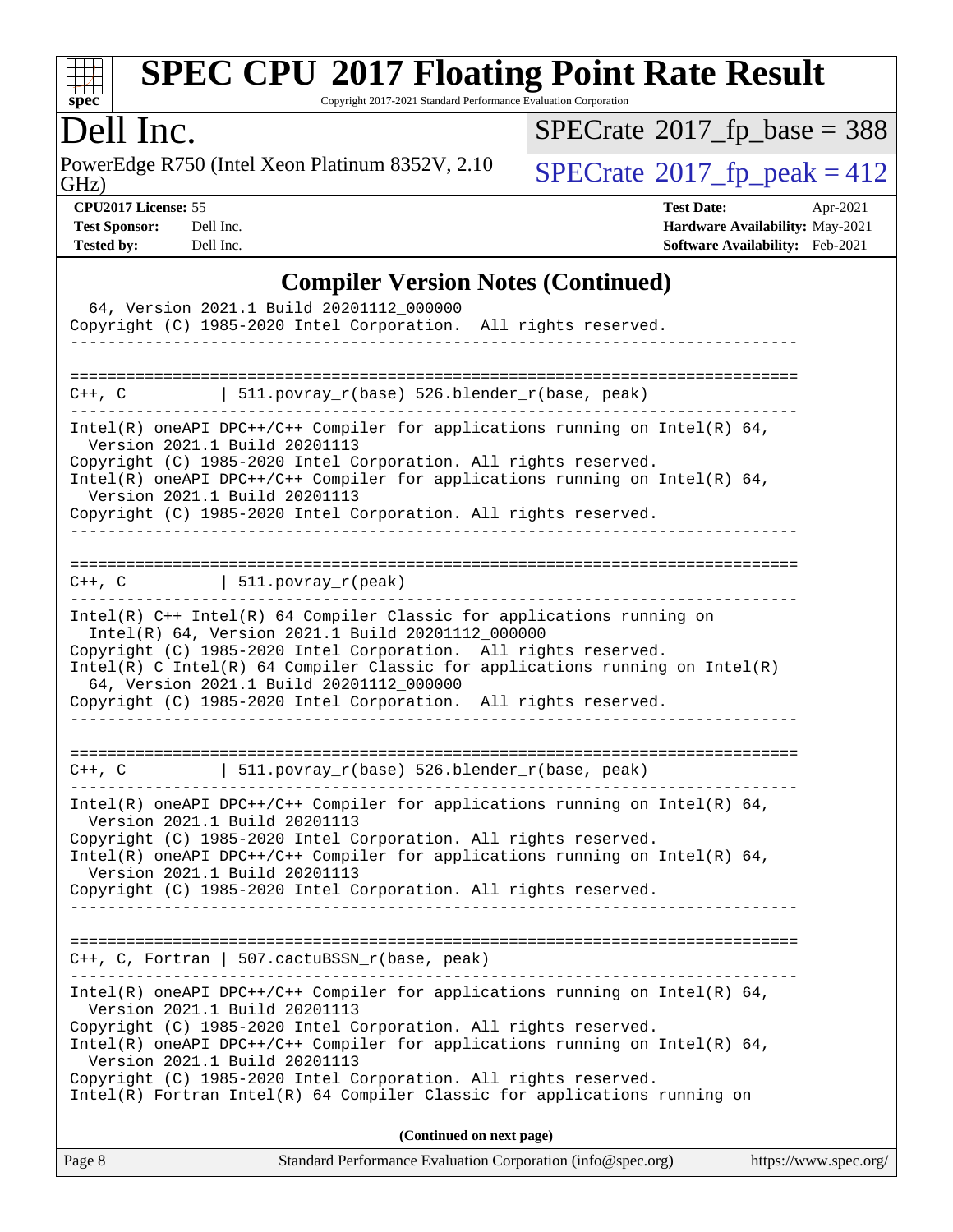

Copyright 2017-2021 Standard Performance Evaluation Corporation

## Dell Inc.

PowerEdge R750 (Intel Xeon Platinum 8352V, 2.10<br>GHz)

 $SPECTate$ <sup>®</sup>[2017\\_fp\\_peak = 4](http://www.spec.org/auto/cpu2017/Docs/result-fields.html#SPECrate2017fppeak)12  $SPECrate$ <sup>®</sup>[2017\\_fp\\_base =](http://www.spec.org/auto/cpu2017/Docs/result-fields.html#SPECrate2017fpbase) 388

**[CPU2017 License:](http://www.spec.org/auto/cpu2017/Docs/result-fields.html#CPU2017License)** 55 **[Test Date:](http://www.spec.org/auto/cpu2017/Docs/result-fields.html#TestDate)** Apr-2021 **[Test Sponsor:](http://www.spec.org/auto/cpu2017/Docs/result-fields.html#TestSponsor)** Dell Inc. **[Hardware Availability:](http://www.spec.org/auto/cpu2017/Docs/result-fields.html#HardwareAvailability)** May-2021 **[Tested by:](http://www.spec.org/auto/cpu2017/Docs/result-fields.html#Testedby)** Dell Inc. **[Software Availability:](http://www.spec.org/auto/cpu2017/Docs/result-fields.html#SoftwareAvailability)** Feb-2021

#### **[Compiler Version Notes \(Continued\)](http://www.spec.org/auto/cpu2017/Docs/result-fields.html#CompilerVersionNotes)**

|                                | Intel(R) 64, Version 2021.1 Build 20201112_000000<br>Copyright (C) 1985-2020 Intel Corporation. All rights reserved.<br>-----------------------------                                                                                                                                                                                                                                              |                                              |                       |
|--------------------------------|----------------------------------------------------------------------------------------------------------------------------------------------------------------------------------------------------------------------------------------------------------------------------------------------------------------------------------------------------------------------------------------------------|----------------------------------------------|-----------------------|
| Fortran                        | 503.bwaves_r(base, peak) 549.fotonik3d_r(base, peak)<br>554.roms_r(base, peak)                                                                                                                                                                                                                                                                                                                     |                                              |                       |
|                                | Intel(R) Fortran Intel(R) 64 Compiler Classic for applications running on<br>Intel(R) 64, Version 2021.1 Build 20201112_000000<br>Copyright (C) 1985-2020 Intel Corporation. All rights reserved.                                                                                                                                                                                                  |                                              |                       |
| Fortran, $C$   521.wrf_r(peak) |                                                                                                                                                                                                                                                                                                                                                                                                    |                                              |                       |
|                                | Intel(R) Fortran Intel(R) 64 Compiler Classic for applications running on<br>Intel(R) 64, Version 2021.1 Build 20201112 000000<br>Copyright (C) 1985-2020 Intel Corporation. All rights reserved.<br>$Intel(R)$ C Intel(R) 64 Compiler Classic for applications running on Intel(R)<br>64, Version 2021.1 Build 20201112 000000<br>Copyright (C) 1985-2020 Intel Corporation. All rights reserved. |                                              |                       |
|                                | Fortran, C 521.wrf_r(base) 527.cam4_r(base, peak)                                                                                                                                                                                                                                                                                                                                                  |                                              |                       |
| Version 2021.1 Build 20201113  | Intel(R) Fortran Intel(R) 64 Compiler Classic for applications running on<br>Intel(R) 64, Version 2021.1 Build 20201112_000000<br>Copyright (C) 1985-2020 Intel Corporation. All rights reserved.<br>Intel(R) oneAPI DPC++/C++ Compiler for applications running on Intel(R) 64,<br>Copyright (C) 1985-2020 Intel Corporation. All rights reserved.                                                |                                              |                       |
| Fortran, $C$   521.wrf_r(peak) |                                                                                                                                                                                                                                                                                                                                                                                                    |                                              |                       |
|                                | Intel(R) Fortran Intel(R) 64 Compiler Classic for applications running on<br>Intel(R) 64, Version 2021.1 Build 20201112_000000<br>Copyright (C) 1985-2020 Intel Corporation.<br>$Intel(R)$ C Intel(R) 64 Compiler Classic for applications running on Intel(R)<br>64, Version 2021.1 Build 20201112_000000<br>Copyright (C) 1985-2020 Intel Corporation.<br>__________________________             | All rights reserved.<br>All rights reserved. |                       |
|                                | (Continued on next page)                                                                                                                                                                                                                                                                                                                                                                           |                                              |                       |
| Page 9                         | Standard Performance Evaluation Corporation (info@spec.org)                                                                                                                                                                                                                                                                                                                                        |                                              | https://www.spec.org/ |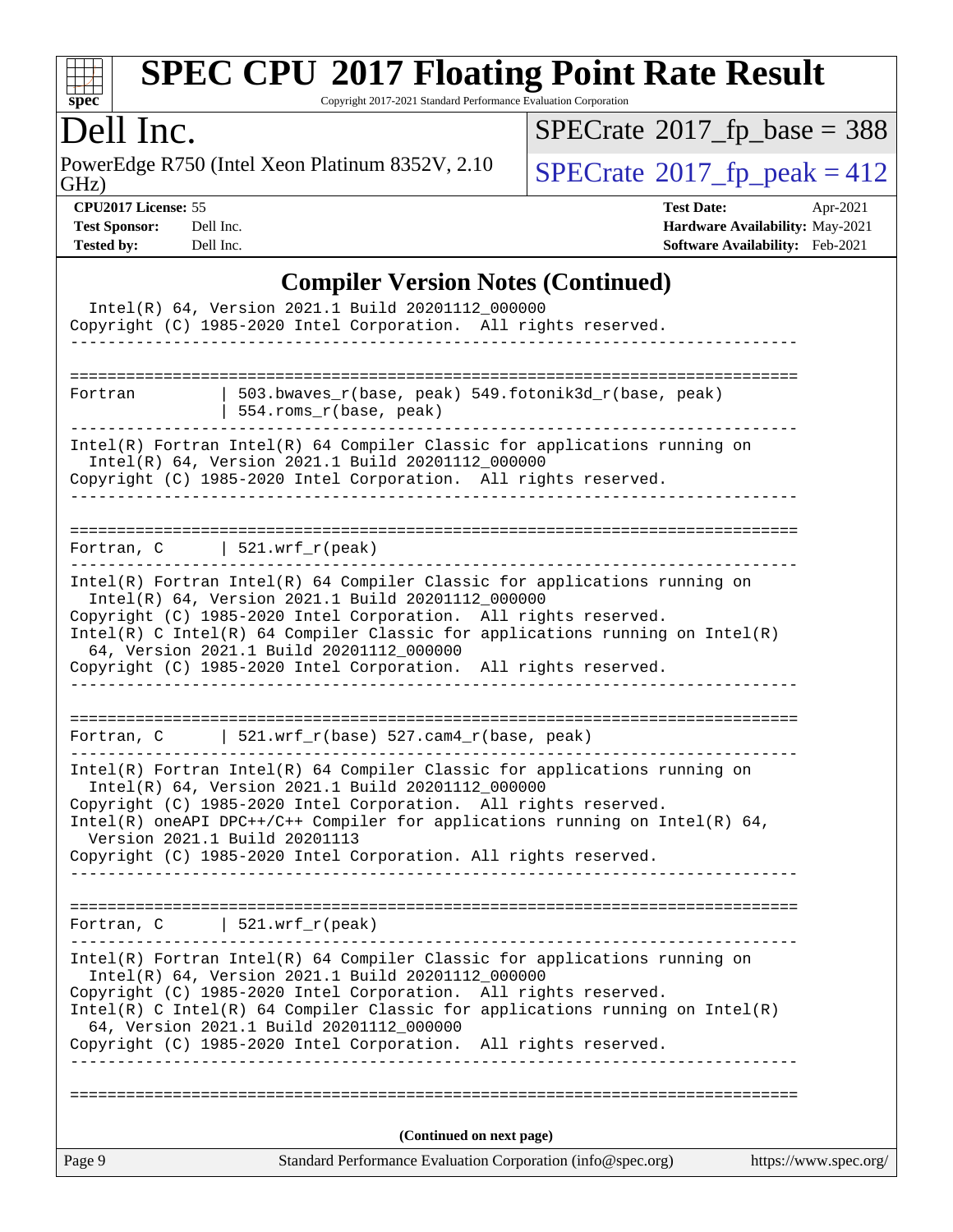

Copyright 2017-2021 Standard Performance Evaluation Corporation

## Dell Inc.

PowerEdge R750 (Intel Xeon Platinum 8352V, 2.10<br>GHz)

 $SPECTate$ <sup>®</sup>[2017\\_fp\\_base =](http://www.spec.org/auto/cpu2017/Docs/result-fields.html#SPECrate2017fpbase) 388

 $SPECTate  $2017$  fp $\rightarrow$  peak = 412$ 

**[CPU2017 License:](http://www.spec.org/auto/cpu2017/Docs/result-fields.html#CPU2017License)** 55 **[Test Date:](http://www.spec.org/auto/cpu2017/Docs/result-fields.html#TestDate)** Apr-2021 **[Test Sponsor:](http://www.spec.org/auto/cpu2017/Docs/result-fields.html#TestSponsor)** Dell Inc. **[Hardware Availability:](http://www.spec.org/auto/cpu2017/Docs/result-fields.html#HardwareAvailability)** May-2021 **[Tested by:](http://www.spec.org/auto/cpu2017/Docs/result-fields.html#Testedby)** Dell Inc. **[Software Availability:](http://www.spec.org/auto/cpu2017/Docs/result-fields.html#SoftwareAvailability)** Feb-2021

#### **[Compiler Version Notes \(Continued\)](http://www.spec.org/auto/cpu2017/Docs/result-fields.html#CompilerVersionNotes)**

Fortran, C  $|$  521.wrf r(base) 527.cam4 r(base, peak)

------------------------------------------------------------------------------ Intel(R) Fortran Intel(R) 64 Compiler Classic for applications running on Intel(R) 64, Version 2021.1 Build 20201112\_000000 Copyright (C) 1985-2020 Intel Corporation. All rights reserved. Intel(R) oneAPI DPC++/C++ Compiler for applications running on Intel(R) 64, Version 2021.1 Build 20201113 Copyright (C) 1985-2020 Intel Corporation. All rights reserved. ------------------------------------------------------------------------------

## **[Base Compiler Invocation](http://www.spec.org/auto/cpu2017/Docs/result-fields.html#BaseCompilerInvocation)**

[C benchmarks](http://www.spec.org/auto/cpu2017/Docs/result-fields.html#Cbenchmarks): [icx](http://www.spec.org/cpu2017/results/res2021q2/cpu2017-20210510-26100.flags.html#user_CCbase_intel_icx_fe2d28d19ae2a5db7c42fe0f2a2aed77cb715edd4aeb23434404a8be6683fe239869bb6ca8154ca98265c2e3b9226a719a0efe2953a4a7018c379b7010ccf087)

[C++ benchmarks:](http://www.spec.org/auto/cpu2017/Docs/result-fields.html#CXXbenchmarks) [icpx](http://www.spec.org/cpu2017/results/res2021q2/cpu2017-20210510-26100.flags.html#user_CXXbase_intel_icpx_1e918ed14c436bf4b9b7c8bcdd51d4539fc71b3df010bd1e9f8732d9c34c2b2914e48204a846820f3c0ebb4095dea797a5c30b458ac0b6dffac65d78f781f5ca)

[Fortran benchmarks](http://www.spec.org/auto/cpu2017/Docs/result-fields.html#Fortranbenchmarks): [ifort](http://www.spec.org/cpu2017/results/res2021q2/cpu2017-20210510-26100.flags.html#user_FCbase_intel_ifort_8111460550e3ca792625aed983ce982f94888b8b503583aa7ba2b8303487b4d8a21a13e7191a45c5fd58ff318f48f9492884d4413fa793fd88dd292cad7027ca)

[Benchmarks using both Fortran and C](http://www.spec.org/auto/cpu2017/Docs/result-fields.html#BenchmarksusingbothFortranandC): [ifort](http://www.spec.org/cpu2017/results/res2021q2/cpu2017-20210510-26100.flags.html#user_CC_FCbase_intel_ifort_8111460550e3ca792625aed983ce982f94888b8b503583aa7ba2b8303487b4d8a21a13e7191a45c5fd58ff318f48f9492884d4413fa793fd88dd292cad7027ca) [icx](http://www.spec.org/cpu2017/results/res2021q2/cpu2017-20210510-26100.flags.html#user_CC_FCbase_intel_icx_fe2d28d19ae2a5db7c42fe0f2a2aed77cb715edd4aeb23434404a8be6683fe239869bb6ca8154ca98265c2e3b9226a719a0efe2953a4a7018c379b7010ccf087)

[Benchmarks using both C and C++](http://www.spec.org/auto/cpu2017/Docs/result-fields.html#BenchmarksusingbothCandCXX): [icpx](http://www.spec.org/cpu2017/results/res2021q2/cpu2017-20210510-26100.flags.html#user_CC_CXXbase_intel_icpx_1e918ed14c436bf4b9b7c8bcdd51d4539fc71b3df010bd1e9f8732d9c34c2b2914e48204a846820f3c0ebb4095dea797a5c30b458ac0b6dffac65d78f781f5ca) [icx](http://www.spec.org/cpu2017/results/res2021q2/cpu2017-20210510-26100.flags.html#user_CC_CXXbase_intel_icx_fe2d28d19ae2a5db7c42fe0f2a2aed77cb715edd4aeb23434404a8be6683fe239869bb6ca8154ca98265c2e3b9226a719a0efe2953a4a7018c379b7010ccf087)

[Benchmarks using Fortran, C, and C++:](http://www.spec.org/auto/cpu2017/Docs/result-fields.html#BenchmarksusingFortranCandCXX) [icpx](http://www.spec.org/cpu2017/results/res2021q2/cpu2017-20210510-26100.flags.html#user_CC_CXX_FCbase_intel_icpx_1e918ed14c436bf4b9b7c8bcdd51d4539fc71b3df010bd1e9f8732d9c34c2b2914e48204a846820f3c0ebb4095dea797a5c30b458ac0b6dffac65d78f781f5ca) [icx](http://www.spec.org/cpu2017/results/res2021q2/cpu2017-20210510-26100.flags.html#user_CC_CXX_FCbase_intel_icx_fe2d28d19ae2a5db7c42fe0f2a2aed77cb715edd4aeb23434404a8be6683fe239869bb6ca8154ca98265c2e3b9226a719a0efe2953a4a7018c379b7010ccf087) [ifort](http://www.spec.org/cpu2017/results/res2021q2/cpu2017-20210510-26100.flags.html#user_CC_CXX_FCbase_intel_ifort_8111460550e3ca792625aed983ce982f94888b8b503583aa7ba2b8303487b4d8a21a13e7191a45c5fd58ff318f48f9492884d4413fa793fd88dd292cad7027ca)

## **[Base Portability Flags](http://www.spec.org/auto/cpu2017/Docs/result-fields.html#BasePortabilityFlags)**

 503.bwaves\_r: [-DSPEC\\_LP64](http://www.spec.org/cpu2017/results/res2021q2/cpu2017-20210510-26100.flags.html#suite_basePORTABILITY503_bwaves_r_DSPEC_LP64) 507.cactuBSSN\_r: [-DSPEC\\_LP64](http://www.spec.org/cpu2017/results/res2021q2/cpu2017-20210510-26100.flags.html#suite_basePORTABILITY507_cactuBSSN_r_DSPEC_LP64) 508.namd\_r: [-DSPEC\\_LP64](http://www.spec.org/cpu2017/results/res2021q2/cpu2017-20210510-26100.flags.html#suite_basePORTABILITY508_namd_r_DSPEC_LP64) 510.parest\_r: [-DSPEC\\_LP64](http://www.spec.org/cpu2017/results/res2021q2/cpu2017-20210510-26100.flags.html#suite_basePORTABILITY510_parest_r_DSPEC_LP64) 511.povray\_r: [-DSPEC\\_LP64](http://www.spec.org/cpu2017/results/res2021q2/cpu2017-20210510-26100.flags.html#suite_basePORTABILITY511_povray_r_DSPEC_LP64) 519.lbm\_r: [-DSPEC\\_LP64](http://www.spec.org/cpu2017/results/res2021q2/cpu2017-20210510-26100.flags.html#suite_basePORTABILITY519_lbm_r_DSPEC_LP64) 521.wrf\_r: [-DSPEC\\_LP64](http://www.spec.org/cpu2017/results/res2021q2/cpu2017-20210510-26100.flags.html#suite_basePORTABILITY521_wrf_r_DSPEC_LP64) [-DSPEC\\_CASE\\_FLAG](http://www.spec.org/cpu2017/results/res2021q2/cpu2017-20210510-26100.flags.html#b521.wrf_r_baseCPORTABILITY_DSPEC_CASE_FLAG) [-convert big\\_endian](http://www.spec.org/cpu2017/results/res2021q2/cpu2017-20210510-26100.flags.html#user_baseFPORTABILITY521_wrf_r_convert_big_endian_c3194028bc08c63ac5d04de18c48ce6d347e4e562e8892b8bdbdc0214820426deb8554edfa529a3fb25a586e65a3d812c835984020483e7e73212c4d31a38223) 526.blender\_r: [-DSPEC\\_LP64](http://www.spec.org/cpu2017/results/res2021q2/cpu2017-20210510-26100.flags.html#suite_basePORTABILITY526_blender_r_DSPEC_LP64) [-DSPEC\\_LINUX](http://www.spec.org/cpu2017/results/res2021q2/cpu2017-20210510-26100.flags.html#b526.blender_r_baseCPORTABILITY_DSPEC_LINUX) [-funsigned-char](http://www.spec.org/cpu2017/results/res2021q2/cpu2017-20210510-26100.flags.html#user_baseCPORTABILITY526_blender_r_force_uchar_40c60f00ab013830e2dd6774aeded3ff59883ba5a1fc5fc14077f794d777847726e2a5858cbc7672e36e1b067e7e5c1d9a74f7176df07886a243d7cc18edfe67) 527.cam4\_r: [-DSPEC\\_LP64](http://www.spec.org/cpu2017/results/res2021q2/cpu2017-20210510-26100.flags.html#suite_basePORTABILITY527_cam4_r_DSPEC_LP64) [-DSPEC\\_CASE\\_FLAG](http://www.spec.org/cpu2017/results/res2021q2/cpu2017-20210510-26100.flags.html#b527.cam4_r_baseCPORTABILITY_DSPEC_CASE_FLAG) 538.imagick\_r: [-DSPEC\\_LP64](http://www.spec.org/cpu2017/results/res2021q2/cpu2017-20210510-26100.flags.html#suite_basePORTABILITY538_imagick_r_DSPEC_LP64) 544.nab\_r: [-DSPEC\\_LP64](http://www.spec.org/cpu2017/results/res2021q2/cpu2017-20210510-26100.flags.html#suite_basePORTABILITY544_nab_r_DSPEC_LP64)

**(Continued on next page)**

Page 10 Standard Performance Evaluation Corporation [\(info@spec.org\)](mailto:info@spec.org) <https://www.spec.org/>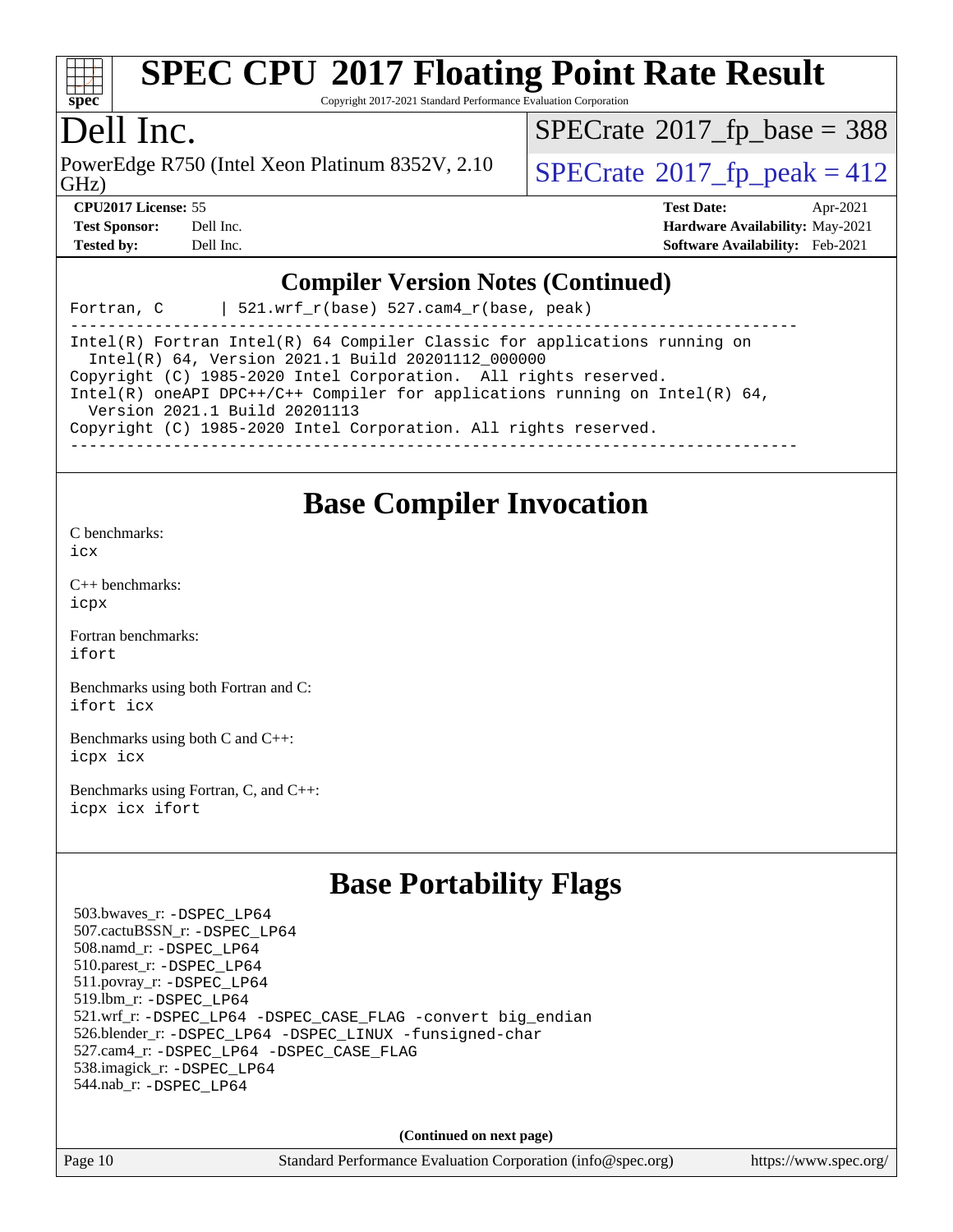

Copyright 2017-2021 Standard Performance Evaluation Corporation

## Dell Inc.

PowerEdge R750 (Intel Xeon Platinum 8352V, 2.10<br>GHz)

 $SPECTate$ <sup>®</sup>[2017\\_fp\\_base =](http://www.spec.org/auto/cpu2017/Docs/result-fields.html#SPECrate2017fpbase) 388

 $SPECTate  $2017$  fp $\rightarrow$  peak = 412$ 

**[CPU2017 License:](http://www.spec.org/auto/cpu2017/Docs/result-fields.html#CPU2017License)** 55 **[Test Date:](http://www.spec.org/auto/cpu2017/Docs/result-fields.html#TestDate)** Apr-2021 **[Test Sponsor:](http://www.spec.org/auto/cpu2017/Docs/result-fields.html#TestSponsor)** Dell Inc. **[Hardware Availability:](http://www.spec.org/auto/cpu2017/Docs/result-fields.html#HardwareAvailability)** May-2021 **[Tested by:](http://www.spec.org/auto/cpu2017/Docs/result-fields.html#Testedby)** Dell Inc. **[Software Availability:](http://www.spec.org/auto/cpu2017/Docs/result-fields.html#SoftwareAvailability)** Feb-2021

## **[Base Portability Flags \(Continued\)](http://www.spec.org/auto/cpu2017/Docs/result-fields.html#BasePortabilityFlags)**

 549.fotonik3d\_r: [-DSPEC\\_LP64](http://www.spec.org/cpu2017/results/res2021q2/cpu2017-20210510-26100.flags.html#suite_basePORTABILITY549_fotonik3d_r_DSPEC_LP64) 554.roms\_r: [-DSPEC\\_LP64](http://www.spec.org/cpu2017/results/res2021q2/cpu2017-20210510-26100.flags.html#suite_basePORTABILITY554_roms_r_DSPEC_LP64)

## **[Base Optimization Flags](http://www.spec.org/auto/cpu2017/Docs/result-fields.html#BaseOptimizationFlags)**

[C benchmarks](http://www.spec.org/auto/cpu2017/Docs/result-fields.html#Cbenchmarks):

```
-w -std=c11 -m64 -Wl,-z,muldefs -xCORE-AVX512 -Ofast -ffast-math
-flto -mfpmath=sse -funroll-loops -qopt-mem-layout-trans=4
-mbranches-within-32B-boundaries -ljemalloc
-L/usr/local/jemalloc64-5.0.1/lib
```
[C++ benchmarks:](http://www.spec.org/auto/cpu2017/Docs/result-fields.html#CXXbenchmarks)

```
-w -m64 -Wl,-z,muldefs -xCORE-AVX512 -Ofast -ffast-math -flto
-mfpmath=sse -funroll-loops -qopt-mem-layout-trans=4
-mbranches-within-32B-boundaries -ljemalloc
-L/usr/local/jemalloc64-5.0.1/lib
```
[Fortran benchmarks](http://www.spec.org/auto/cpu2017/Docs/result-fields.html#Fortranbenchmarks):

```
-w -m64 -Wl,-z,muldefs -xCORE-AVX512 -O3 -ipo -no-prec-div
-qopt-prefetch -ffinite-math-only
-qopt-multiple-gather-scatter-by-shuffles -qopt-mem-layout-trans=4
-nostandard-realloc-lhs -align array32byte -auto
-mbranches-within-32B-boundaries -ljemalloc
-L/usr/local/jemalloc64-5.0.1/lib
```
[Benchmarks using both Fortran and C](http://www.spec.org/auto/cpu2017/Docs/result-fields.html#BenchmarksusingbothFortranandC):

```
-w -m64 -std=c11 -Wl,-z,muldefs -xCORE-AVX512 -Ofast -ffast-math
-flto -mfpmath=sse -funroll-loops -qopt-mem-layout-trans=4 -O3 -ipo
-no-prec-div -qopt-prefetch -ffinite-math-only
-qopt-multiple-gather-scatter-by-shuffles
-mbranches-within-32B-boundaries -nostandard-realloc-lhs
-align array32byte -auto -ljemalloc -L/usr/local/jemalloc64-5.0.1/lib
```
[Benchmarks using both C and C++](http://www.spec.org/auto/cpu2017/Docs/result-fields.html#BenchmarksusingbothCandCXX):

[-w](http://www.spec.org/cpu2017/results/res2021q2/cpu2017-20210510-26100.flags.html#user_CC_CXXbase_supress_warning_66fb2c4e5c1dd10f38bdd29623979399e5ae75ae6e5453792d82ef66afed381df4a8602f92cac8d2ea0fffa7b93b4b1ccb9ecad4af01c9b2fe338b2082ae3859) [-m64](http://www.spec.org/cpu2017/results/res2021q2/cpu2017-20210510-26100.flags.html#user_CC_CXXbase_m64-icc) [-std=c11](http://www.spec.org/cpu2017/results/res2021q2/cpu2017-20210510-26100.flags.html#user_CC_CXXbase_std-icc-std_0e1c27790398a4642dfca32ffe6c27b5796f9c2d2676156f2e42c9c44eaad0c049b1cdb667a270c34d979996257aeb8fc440bfb01818dbc9357bd9d174cb8524) [-Wl,-z,muldefs](http://www.spec.org/cpu2017/results/res2021q2/cpu2017-20210510-26100.flags.html#user_CC_CXXbase_link_force_multiple1_b4cbdb97b34bdee9ceefcfe54f4c8ea74255f0b02a4b23e853cdb0e18eb4525ac79b5a88067c842dd0ee6996c24547a27a4b99331201badda8798ef8a743f577) [-xCORE-AVX512](http://www.spec.org/cpu2017/results/res2021q2/cpu2017-20210510-26100.flags.html#user_CC_CXXbase_f-xCORE-AVX512) [-Ofast](http://www.spec.org/cpu2017/results/res2021q2/cpu2017-20210510-26100.flags.html#user_CC_CXXbase_f-Ofast) [-ffast-math](http://www.spec.org/cpu2017/results/res2021q2/cpu2017-20210510-26100.flags.html#user_CC_CXXbase_f-ffast-math) [-flto](http://www.spec.org/cpu2017/results/res2021q2/cpu2017-20210510-26100.flags.html#user_CC_CXXbase_f-flto) [-mfpmath=sse](http://www.spec.org/cpu2017/results/res2021q2/cpu2017-20210510-26100.flags.html#user_CC_CXXbase_f-mfpmath_70eb8fac26bde974f8ab713bc9086c5621c0b8d2f6c86f38af0bd7062540daf19db5f3a066d8c6684be05d84c9b6322eb3b5be6619d967835195b93d6c02afa1) [-funroll-loops](http://www.spec.org/cpu2017/results/res2021q2/cpu2017-20210510-26100.flags.html#user_CC_CXXbase_f-funroll-loops) [-qopt-mem-layout-trans=4](http://www.spec.org/cpu2017/results/res2021q2/cpu2017-20210510-26100.flags.html#user_CC_CXXbase_f-qopt-mem-layout-trans_fa39e755916c150a61361b7846f310bcdf6f04e385ef281cadf3647acec3f0ae266d1a1d22d972a7087a248fd4e6ca390a3634700869573d231a252c784941a8) [-mbranches-within-32B-boundaries](http://www.spec.org/cpu2017/results/res2021q2/cpu2017-20210510-26100.flags.html#user_CC_CXXbase_f-mbranches-within-32B-boundaries) [-ljemalloc](http://www.spec.org/cpu2017/results/res2021q2/cpu2017-20210510-26100.flags.html#user_CC_CXXbase_jemalloc_link_lib_d1249b907c500fa1c0672f44f562e3d0f79738ae9e3c4a9c376d49f265a04b9c99b167ecedbf6711b3085be911c67ff61f150a17b3472be731631ba4d0471706) [-L/usr/local/jemalloc64-5.0.1/lib](http://www.spec.org/cpu2017/results/res2021q2/cpu2017-20210510-26100.flags.html#user_CC_CXXbase_jemalloc_link_path64_1_cc289568b1a6c0fd3b62c91b824c27fcb5af5e8098e6ad028160d21144ef1b8aef3170d2acf0bee98a8da324cfe4f67d0a3d0c4cc4673d993d694dc2a0df248b)

```
Benchmarks using Fortran, C, and C++: 
-w -m64 -std=c11 -Wl,-z,muldefs -xCORE-AVX512 -Ofast -ffast-math
-flto -mfpmath=sse -funroll-loops -qopt-mem-layout-trans=4 -O3
-no-prec-div -qopt-prefetch -ffinite-math-only
-qopt-multiple-gather-scatter-by-shuffles
```
**(Continued on next page)**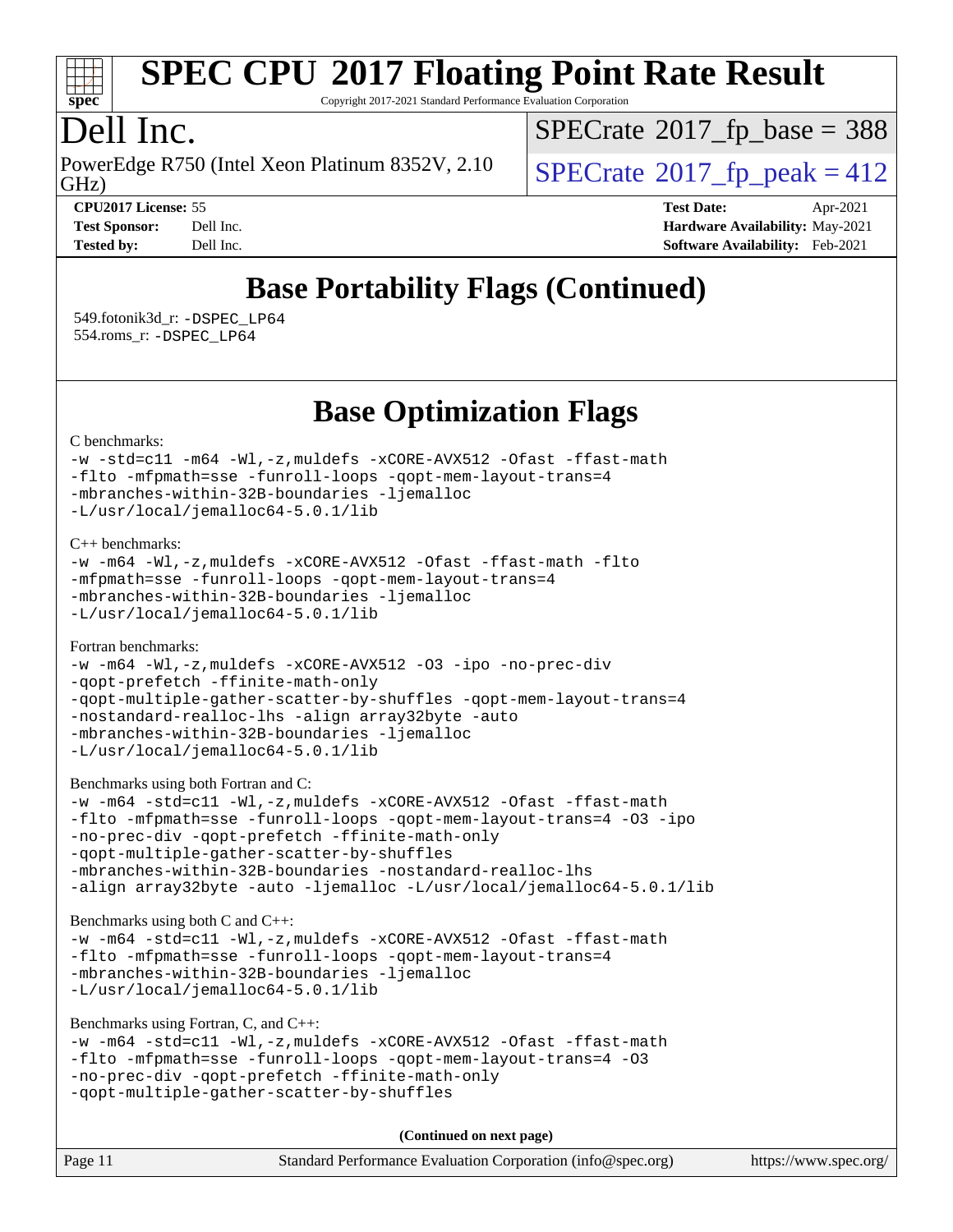

Copyright 2017-2021 Standard Performance Evaluation Corporation

## Dell Inc.

PowerEdge R750 (Intel Xeon Platinum 8352V, 2.10<br>GHz)

 $SPECTate$ <sup>®</sup>[2017\\_fp\\_base =](http://www.spec.org/auto/cpu2017/Docs/result-fields.html#SPECrate2017fpbase) 388

 $SPECTate  $2017$  fp $\rightarrow$  peak = 412$ 

**[CPU2017 License:](http://www.spec.org/auto/cpu2017/Docs/result-fields.html#CPU2017License)** 55 **[Test Date:](http://www.spec.org/auto/cpu2017/Docs/result-fields.html#TestDate)** Apr-2021 **[Test Sponsor:](http://www.spec.org/auto/cpu2017/Docs/result-fields.html#TestSponsor)** Dell Inc. **[Hardware Availability:](http://www.spec.org/auto/cpu2017/Docs/result-fields.html#HardwareAvailability)** May-2021 **[Tested by:](http://www.spec.org/auto/cpu2017/Docs/result-fields.html#Testedby)** Dell Inc. **[Software Availability:](http://www.spec.org/auto/cpu2017/Docs/result-fields.html#SoftwareAvailability)** Feb-2021

## **[Base Optimization Flags \(Continued\)](http://www.spec.org/auto/cpu2017/Docs/result-fields.html#BaseOptimizationFlags)**

[Benchmarks using Fortran, C, and C++](http://www.spec.org/auto/cpu2017/Docs/result-fields.html#BenchmarksusingFortranCandCXX) (continued):

[-mbranches-within-32B-boundaries](http://www.spec.org/cpu2017/results/res2021q2/cpu2017-20210510-26100.flags.html#user_CC_CXX_FCbase_f-mbranches-within-32B-boundaries) [-nostandard-realloc-lhs](http://www.spec.org/cpu2017/results/res2021q2/cpu2017-20210510-26100.flags.html#user_CC_CXX_FCbase_f_2003_std_realloc_82b4557e90729c0f113870c07e44d33d6f5a304b4f63d4c15d2d0f1fab99f5daaed73bdb9275d9ae411527f28b936061aa8b9c8f2d63842963b95c9dd6426b8a) [-align array32byte](http://www.spec.org/cpu2017/results/res2021q2/cpu2017-20210510-26100.flags.html#user_CC_CXX_FCbase_align_array32byte_b982fe038af199962ba9a80c053b8342c548c85b40b8e86eb3cc33dee0d7986a4af373ac2d51c3f7cf710a18d62fdce2948f201cd044323541f22fc0fffc51b6) [-auto](http://www.spec.org/cpu2017/results/res2021q2/cpu2017-20210510-26100.flags.html#user_CC_CXX_FCbase_f-auto) [-ljemalloc](http://www.spec.org/cpu2017/results/res2021q2/cpu2017-20210510-26100.flags.html#user_CC_CXX_FCbase_jemalloc_link_lib_d1249b907c500fa1c0672f44f562e3d0f79738ae9e3c4a9c376d49f265a04b9c99b167ecedbf6711b3085be911c67ff61f150a17b3472be731631ba4d0471706) [-L/usr/local/jemalloc64-5.0.1/lib](http://www.spec.org/cpu2017/results/res2021q2/cpu2017-20210510-26100.flags.html#user_CC_CXX_FCbase_jemalloc_link_path64_1_cc289568b1a6c0fd3b62c91b824c27fcb5af5e8098e6ad028160d21144ef1b8aef3170d2acf0bee98a8da324cfe4f67d0a3d0c4cc4673d993d694dc2a0df248b)

## **[Peak Compiler Invocation](http://www.spec.org/auto/cpu2017/Docs/result-fields.html#PeakCompilerInvocation)**

[C benchmarks](http://www.spec.org/auto/cpu2017/Docs/result-fields.html#Cbenchmarks): [icx](http://www.spec.org/cpu2017/results/res2021q2/cpu2017-20210510-26100.flags.html#user_CCpeak_intel_icx_fe2d28d19ae2a5db7c42fe0f2a2aed77cb715edd4aeb23434404a8be6683fe239869bb6ca8154ca98265c2e3b9226a719a0efe2953a4a7018c379b7010ccf087)

[C++ benchmarks:](http://www.spec.org/auto/cpu2017/Docs/result-fields.html#CXXbenchmarks) [icpx](http://www.spec.org/cpu2017/results/res2021q2/cpu2017-20210510-26100.flags.html#user_CXXpeak_intel_icpx_1e918ed14c436bf4b9b7c8bcdd51d4539fc71b3df010bd1e9f8732d9c34c2b2914e48204a846820f3c0ebb4095dea797a5c30b458ac0b6dffac65d78f781f5ca)

[Fortran benchmarks](http://www.spec.org/auto/cpu2017/Docs/result-fields.html#Fortranbenchmarks): [ifort](http://www.spec.org/cpu2017/results/res2021q2/cpu2017-20210510-26100.flags.html#user_FCpeak_intel_ifort_8111460550e3ca792625aed983ce982f94888b8b503583aa7ba2b8303487b4d8a21a13e7191a45c5fd58ff318f48f9492884d4413fa793fd88dd292cad7027ca)

[Benchmarks using both Fortran and C](http://www.spec.org/auto/cpu2017/Docs/result-fields.html#BenchmarksusingbothFortranandC):

521.wrf\_r: [ifort](http://www.spec.org/cpu2017/results/res2021q2/cpu2017-20210510-26100.flags.html#user_peakFCLD521_wrf_r_intel_ifort_8111460550e3ca792625aed983ce982f94888b8b503583aa7ba2b8303487b4d8a21a13e7191a45c5fd58ff318f48f9492884d4413fa793fd88dd292cad7027ca) [icc](http://www.spec.org/cpu2017/results/res2021q2/cpu2017-20210510-26100.flags.html#user_peakCC521_wrf_r_intel_icc_66fc1ee009f7361af1fbd72ca7dcefbb700085f36577c54f309893dd4ec40d12360134090235512931783d35fd58c0460139e722d5067c5574d8eaf2b3e37e92)

527.cam4\_r: [ifort](http://www.spec.org/cpu2017/results/res2021q2/cpu2017-20210510-26100.flags.html#user_peakFCLD527_cam4_r_intel_ifort_8111460550e3ca792625aed983ce982f94888b8b503583aa7ba2b8303487b4d8a21a13e7191a45c5fd58ff318f48f9492884d4413fa793fd88dd292cad7027ca) [icx](http://www.spec.org/cpu2017/results/res2021q2/cpu2017-20210510-26100.flags.html#user_peakCC527_cam4_r_intel_icx_fe2d28d19ae2a5db7c42fe0f2a2aed77cb715edd4aeb23434404a8be6683fe239869bb6ca8154ca98265c2e3b9226a719a0efe2953a4a7018c379b7010ccf087)

[Benchmarks using both C and C++](http://www.spec.org/auto/cpu2017/Docs/result-fields.html#BenchmarksusingbothCandCXX):

511.povray\_r: [icpc](http://www.spec.org/cpu2017/results/res2021q2/cpu2017-20210510-26100.flags.html#user_peakCXXLD511_povray_r_intel_icpc_c510b6838c7f56d33e37e94d029a35b4a7bccf4766a728ee175e80a419847e808290a9b78be685c44ab727ea267ec2f070ec5dc83b407c0218cded6866a35d07) [icc](http://www.spec.org/cpu2017/results/res2021q2/cpu2017-20210510-26100.flags.html#user_peakCC511_povray_r_intel_icc_66fc1ee009f7361af1fbd72ca7dcefbb700085f36577c54f309893dd4ec40d12360134090235512931783d35fd58c0460139e722d5067c5574d8eaf2b3e37e92)

526.blender\_r: [icpx](http://www.spec.org/cpu2017/results/res2021q2/cpu2017-20210510-26100.flags.html#user_peakCXXLD526_blender_r_intel_icpx_1e918ed14c436bf4b9b7c8bcdd51d4539fc71b3df010bd1e9f8732d9c34c2b2914e48204a846820f3c0ebb4095dea797a5c30b458ac0b6dffac65d78f781f5ca) [icx](http://www.spec.org/cpu2017/results/res2021q2/cpu2017-20210510-26100.flags.html#user_peakCC526_blender_r_intel_icx_fe2d28d19ae2a5db7c42fe0f2a2aed77cb715edd4aeb23434404a8be6683fe239869bb6ca8154ca98265c2e3b9226a719a0efe2953a4a7018c379b7010ccf087)

[Benchmarks using Fortran, C, and C++:](http://www.spec.org/auto/cpu2017/Docs/result-fields.html#BenchmarksusingFortranCandCXX) [icpx](http://www.spec.org/cpu2017/results/res2021q2/cpu2017-20210510-26100.flags.html#user_CC_CXX_FCpeak_intel_icpx_1e918ed14c436bf4b9b7c8bcdd51d4539fc71b3df010bd1e9f8732d9c34c2b2914e48204a846820f3c0ebb4095dea797a5c30b458ac0b6dffac65d78f781f5ca) [icx](http://www.spec.org/cpu2017/results/res2021q2/cpu2017-20210510-26100.flags.html#user_CC_CXX_FCpeak_intel_icx_fe2d28d19ae2a5db7c42fe0f2a2aed77cb715edd4aeb23434404a8be6683fe239869bb6ca8154ca98265c2e3b9226a719a0efe2953a4a7018c379b7010ccf087) [ifort](http://www.spec.org/cpu2017/results/res2021q2/cpu2017-20210510-26100.flags.html#user_CC_CXX_FCpeak_intel_ifort_8111460550e3ca792625aed983ce982f94888b8b503583aa7ba2b8303487b4d8a21a13e7191a45c5fd58ff318f48f9492884d4413fa793fd88dd292cad7027ca)

## **[Peak Portability Flags](http://www.spec.org/auto/cpu2017/Docs/result-fields.html#PeakPortabilityFlags)**

Same as Base Portability Flags

## **[Peak Optimization Flags](http://www.spec.org/auto/cpu2017/Docs/result-fields.html#PeakOptimizationFlags)**

[C benchmarks](http://www.spec.org/auto/cpu2017/Docs/result-fields.html#Cbenchmarks):

 $519.$ lbm\_r: basepeak = yes

**(Continued on next page)**

Page 12 Standard Performance Evaluation Corporation [\(info@spec.org\)](mailto:info@spec.org) <https://www.spec.org/>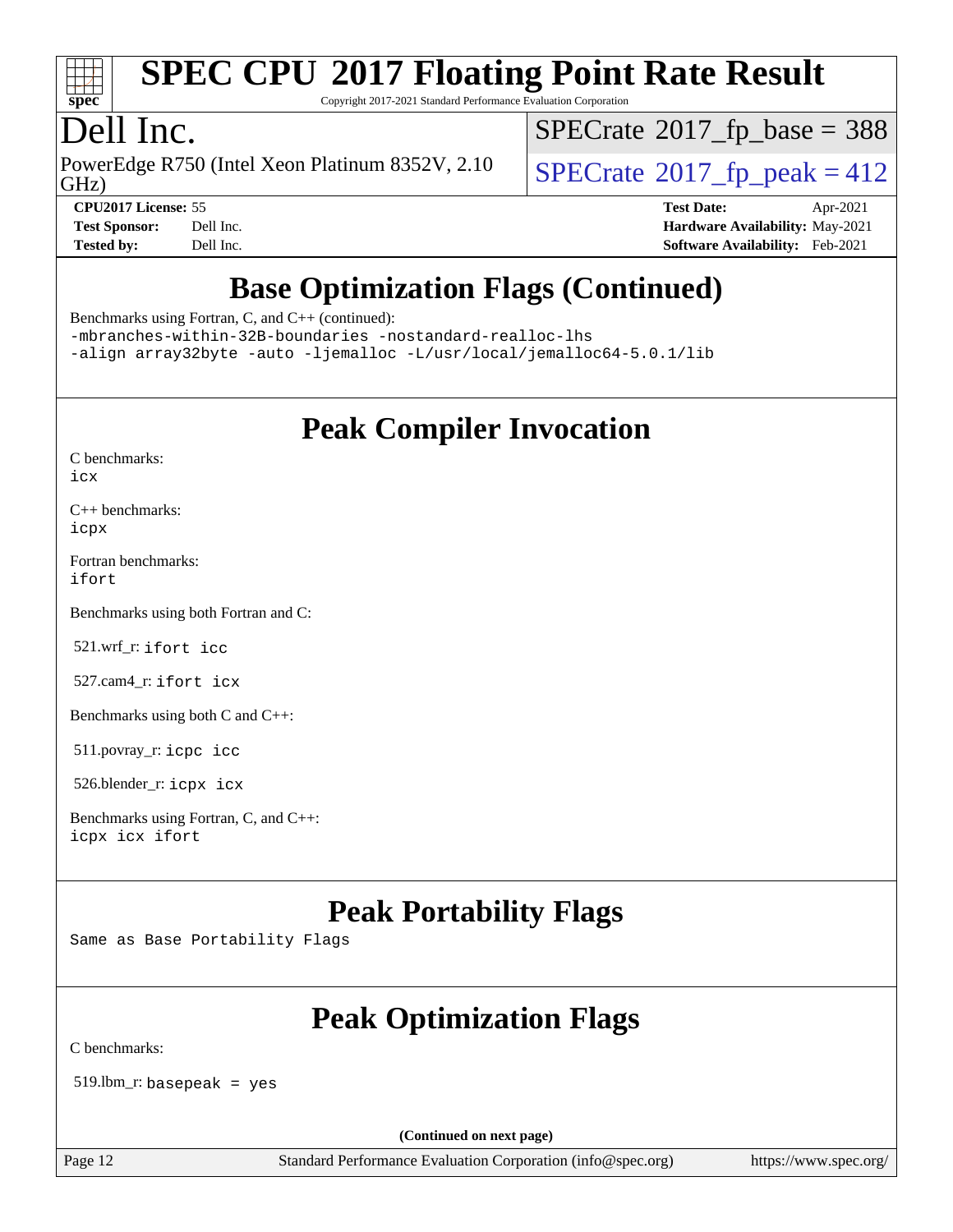

Copyright 2017-2021 Standard Performance Evaluation Corporation

## Dell Inc.

PowerEdge R750 (Intel Xeon Platinum 8352V, 2.10<br>GHz)

 $SPECTate  $2017$  fp $\rightarrow$  peak = 412$  $SPECTate$ <sup>®</sup>[2017\\_fp\\_base =](http://www.spec.org/auto/cpu2017/Docs/result-fields.html#SPECrate2017fpbase) 388

**[Tested by:](http://www.spec.org/auto/cpu2017/Docs/result-fields.html#Testedby)** Dell Inc. **[Software Availability:](http://www.spec.org/auto/cpu2017/Docs/result-fields.html#SoftwareAvailability)** Feb-2021

**[CPU2017 License:](http://www.spec.org/auto/cpu2017/Docs/result-fields.html#CPU2017License)** 55 **[Test Date:](http://www.spec.org/auto/cpu2017/Docs/result-fields.html#TestDate)** Apr-2021 **[Test Sponsor:](http://www.spec.org/auto/cpu2017/Docs/result-fields.html#TestSponsor)** Dell Inc. **[Hardware Availability:](http://www.spec.org/auto/cpu2017/Docs/result-fields.html#HardwareAvailability)** May-2021

## **[Peak Optimization Flags \(Continued\)](http://www.spec.org/auto/cpu2017/Docs/result-fields.html#PeakOptimizationFlags)**

538.imagick\_r: basepeak = yes

 544.nab\_r: [-w](http://www.spec.org/cpu2017/results/res2021q2/cpu2017-20210510-26100.flags.html#user_peakCCLD544_nab_r_supress_warning_66fb2c4e5c1dd10f38bdd29623979399e5ae75ae6e5453792d82ef66afed381df4a8602f92cac8d2ea0fffa7b93b4b1ccb9ecad4af01c9b2fe338b2082ae3859) [-std=c11](http://www.spec.org/cpu2017/results/res2021q2/cpu2017-20210510-26100.flags.html#user_peakCCLD544_nab_r_std-icc-std_0e1c27790398a4642dfca32ffe6c27b5796f9c2d2676156f2e42c9c44eaad0c049b1cdb667a270c34d979996257aeb8fc440bfb01818dbc9357bd9d174cb8524) [-m64](http://www.spec.org/cpu2017/results/res2021q2/cpu2017-20210510-26100.flags.html#user_peakCCLD544_nab_r_m64-icc) [-Wl,-z,muldefs](http://www.spec.org/cpu2017/results/res2021q2/cpu2017-20210510-26100.flags.html#user_peakEXTRA_LDFLAGS544_nab_r_link_force_multiple1_b4cbdb97b34bdee9ceefcfe54f4c8ea74255f0b02a4b23e853cdb0e18eb4525ac79b5a88067c842dd0ee6996c24547a27a4b99331201badda8798ef8a743f577) [-xCORE-AVX512](http://www.spec.org/cpu2017/results/res2021q2/cpu2017-20210510-26100.flags.html#user_peakCOPTIMIZE544_nab_r_f-xCORE-AVX512) [-flto](http://www.spec.org/cpu2017/results/res2021q2/cpu2017-20210510-26100.flags.html#user_peakCOPTIMIZE544_nab_r_f-flto) [-Ofast](http://www.spec.org/cpu2017/results/res2021q2/cpu2017-20210510-26100.flags.html#user_peakCOPTIMIZE544_nab_r_f-Ofast) [-qopt-mem-layout-trans=4](http://www.spec.org/cpu2017/results/res2021q2/cpu2017-20210510-26100.flags.html#user_peakCOPTIMIZE544_nab_r_f-qopt-mem-layout-trans_fa39e755916c150a61361b7846f310bcdf6f04e385ef281cadf3647acec3f0ae266d1a1d22d972a7087a248fd4e6ca390a3634700869573d231a252c784941a8) [-fimf-accuracy-bits=14:sqrt](http://www.spec.org/cpu2017/results/res2021q2/cpu2017-20210510-26100.flags.html#user_peakEXTRA_OPTIMIZE544_nab_r_f-imf-accuracy-bits_dec3764af0c61f52590ca8f859bc2b38948cb3a9f4bd45f959a8dd6743142ff5c0d5c89fdfba8d7c6d41a5122d7dc4d32797a5effd20a981baa30839b7373d7d) [-mbranches-within-32B-boundaries](http://www.spec.org/cpu2017/results/res2021q2/cpu2017-20210510-26100.flags.html#user_peakEXTRA_COPTIMIZE544_nab_r_f-mbranches-within-32B-boundaries) [-ljemalloc](http://www.spec.org/cpu2017/results/res2021q2/cpu2017-20210510-26100.flags.html#user_peakEXTRA_LIBS544_nab_r_jemalloc_link_lib_d1249b907c500fa1c0672f44f562e3d0f79738ae9e3c4a9c376d49f265a04b9c99b167ecedbf6711b3085be911c67ff61f150a17b3472be731631ba4d0471706) [-L/usr/local/jemalloc64-5.0.1/lib](http://www.spec.org/cpu2017/results/res2021q2/cpu2017-20210510-26100.flags.html#user_peakEXTRA_LIBS544_nab_r_jemalloc_link_path64_1_cc289568b1a6c0fd3b62c91b824c27fcb5af5e8098e6ad028160d21144ef1b8aef3170d2acf0bee98a8da324cfe4f67d0a3d0c4cc4673d993d694dc2a0df248b)

[C++ benchmarks:](http://www.spec.org/auto/cpu2017/Docs/result-fields.html#CXXbenchmarks)

508.namd\_r: basepeak = yes

```
 510.parest_r: -w -m64 -Wl,-z,muldefs -xCORE-AVX512 -Ofast -ffast-math
-flto -mfpmath=sse -funroll-loops
-qopt-mem-layout-trans=4 -mbranches-within-32B-boundaries
-ljemalloc -L/usr/local/jemalloc64-5.0.1/lib
```
[Fortran benchmarks](http://www.spec.org/auto/cpu2017/Docs/result-fields.html#Fortranbenchmarks):

```
 503.bwaves_r: -w -m64 -Wl,-z,muldefs -xCORE-AVX512 -O3 -ipo
-no-prec-div -qopt-prefetch -ffinite-math-only
-qopt-multiple-gather-scatter-by-shuffles
-qopt-mem-layout-trans=4 -nostandard-realloc-lhs
-align array32byte -auto -mbranches-within-32B-boundaries
-ljemalloc -L/usr/local/jemalloc64-5.0.1/lib
```
 $549.$ fotonik $3d$ \_r: basepeak = yes

554.roms\_r: Same as 503.bwaves\_r

[Benchmarks using both Fortran and C](http://www.spec.org/auto/cpu2017/Docs/result-fields.html#BenchmarksusingbothFortranandC):

 $521.\text{wrf}_r$ :  $-\text{prof}-\text{gen}(pass 1)$   $-\text{prof}-\text{use}(pass 2)$   $-\text{xCORE}-\text{AVX}512$  [-O3](http://www.spec.org/cpu2017/results/res2021q2/cpu2017-20210510-26100.flags.html#user_peakCOPTIMIZE521_wrf_r_f-O3) [-ipo](http://www.spec.org/cpu2017/results/res2021q2/cpu2017-20210510-26100.flags.html#user_peakCOPTIMIZE521_wrf_r_f-ipo) [-no-prec-div](http://www.spec.org/cpu2017/results/res2021q2/cpu2017-20210510-26100.flags.html#user_peakCOPTIMIZE521_wrf_r_f-no-prec-div) [-qopt-prefetch](http://www.spec.org/cpu2017/results/res2021q2/cpu2017-20210510-26100.flags.html#user_peakCOPTIMIZE521_wrf_r_f-qopt-prefetch) [-ffinite-math-only](http://www.spec.org/cpu2017/results/res2021q2/cpu2017-20210510-26100.flags.html#user_peakCOPTIMIZE521_wrf_r_f_finite_math_only_cb91587bd2077682c4b38af759c288ed7c732db004271a9512da14a4f8007909a5f1427ecbf1a0fb78ff2a814402c6114ac565ca162485bbcae155b5e4258871) [-qopt-multiple-gather-scatter-by-shuffles](http://www.spec.org/cpu2017/results/res2021q2/cpu2017-20210510-26100.flags.html#user_peakCOPTIMIZE521_wrf_r_f-qopt-multiple-gather-scatter-by-shuffles) [-qopt-mem-layout-trans=4](http://www.spec.org/cpu2017/results/res2021q2/cpu2017-20210510-26100.flags.html#user_peakCOPTIMIZE521_wrf_r_f-qopt-mem-layout-trans_fa39e755916c150a61361b7846f310bcdf6f04e385ef281cadf3647acec3f0ae266d1a1d22d972a7087a248fd4e6ca390a3634700869573d231a252c784941a8) [-mbranches-within-32B-boundaries](http://www.spec.org/cpu2017/results/res2021q2/cpu2017-20210510-26100.flags.html#user_peakEXTRA_COPTIMIZEEXTRA_FOPTIMIZE521_wrf_r_f-mbranches-within-32B-boundaries) [-nostandard-realloc-lhs](http://www.spec.org/cpu2017/results/res2021q2/cpu2017-20210510-26100.flags.html#user_peakEXTRA_FOPTIMIZE521_wrf_r_f_2003_std_realloc_82b4557e90729c0f113870c07e44d33d6f5a304b4f63d4c15d2d0f1fab99f5daaed73bdb9275d9ae411527f28b936061aa8b9c8f2d63842963b95c9dd6426b8a) [-align array32byte](http://www.spec.org/cpu2017/results/res2021q2/cpu2017-20210510-26100.flags.html#user_peakEXTRA_FOPTIMIZE521_wrf_r_align_array32byte_b982fe038af199962ba9a80c053b8342c548c85b40b8e86eb3cc33dee0d7986a4af373ac2d51c3f7cf710a18d62fdce2948f201cd044323541f22fc0fffc51b6) [-auto](http://www.spec.org/cpu2017/results/res2021q2/cpu2017-20210510-26100.flags.html#user_peakEXTRA_FOPTIMIZE521_wrf_r_f-auto) [-L/usr/local/jemalloc64-5.0.1/lib](http://www.spec.org/cpu2017/results/res2021q2/cpu2017-20210510-26100.flags.html#user_peakEXTRA_LIBS521_wrf_r_jemalloc_link_path64_1_cc289568b1a6c0fd3b62c91b824c27fcb5af5e8098e6ad028160d21144ef1b8aef3170d2acf0bee98a8da324cfe4f67d0a3d0c4cc4673d993d694dc2a0df248b) [-ljemalloc](http://www.spec.org/cpu2017/results/res2021q2/cpu2017-20210510-26100.flags.html#user_peakEXTRA_LIBS521_wrf_r_jemalloc_link_lib_d1249b907c500fa1c0672f44f562e3d0f79738ae9e3c4a9c376d49f265a04b9c99b167ecedbf6711b3085be911c67ff61f150a17b3472be731631ba4d0471706)

 $527.cam4_r$ : basepeak = yes

[Benchmarks using both C and C++](http://www.spec.org/auto/cpu2017/Docs/result-fields.html#BenchmarksusingbothCandCXX):

```
 511.povray_r: -prof-gen(pass 1) -prof-use(pass 2) -xCORE-AVX512 -O3
-ipo -no-prec-div -qopt-prefetch -ffinite-math-only
-qopt-multiple-gather-scatter-by-shuffles
```
**(Continued on next page)**